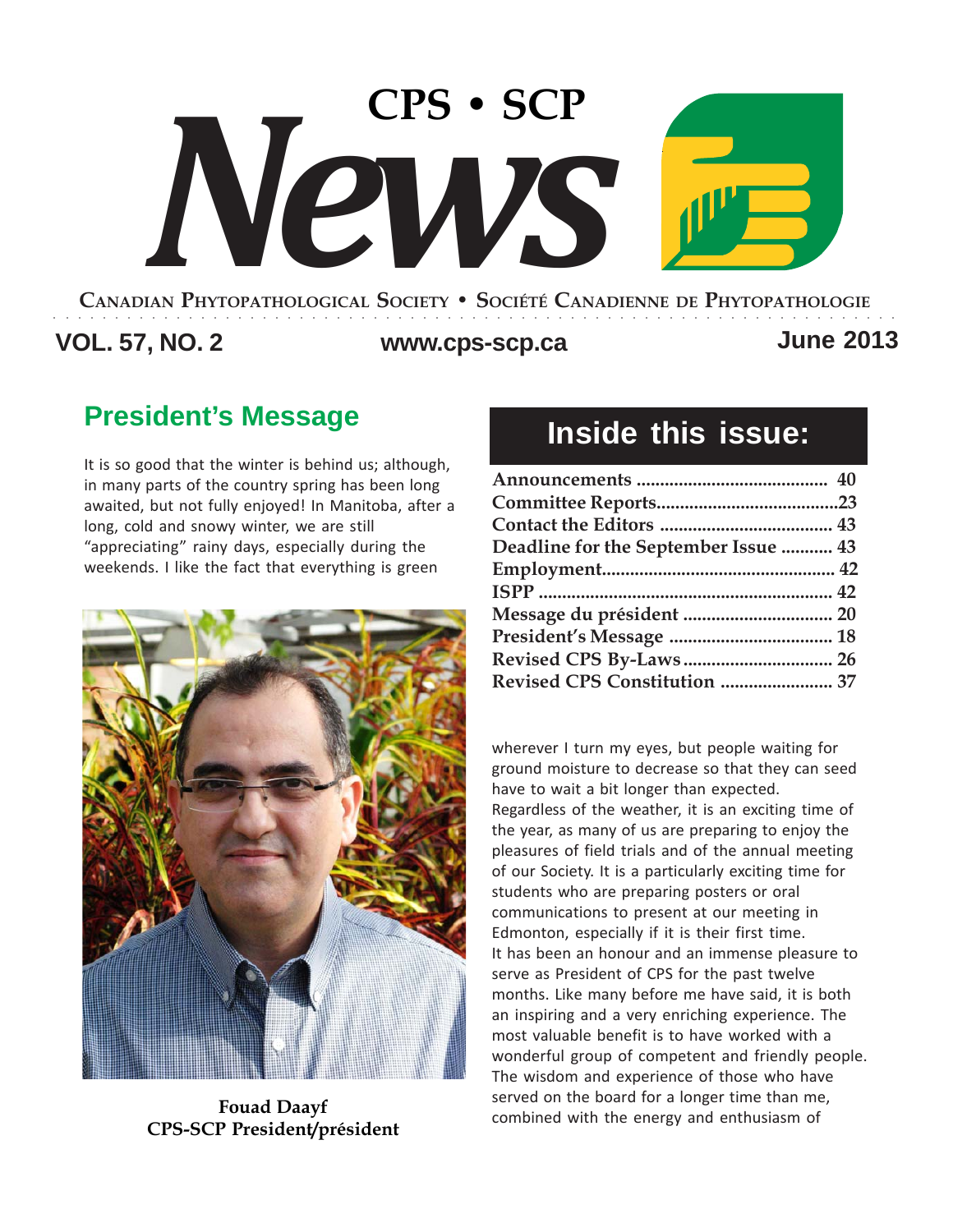newer board members, have provided an incredible stimulation for my role as President. I long thought that being President of anything means to inspire people, guide them, and teach them ways to do things better. After one year serving as CPS president, I realize that it is quite a learning experience. I was inspired by many colleagues, and their help and wisdom were instrumental in making sound decisions as a group. In a word, it is a humbling position, in which consultation and feeling part of a family drives many actions. Now, I will be passing the torch to my successor, Janice Elmhirst,

and I wish her every possible success. After June 19, I will be Past President, but that does not mean that I will be done with the CPS Board activities.

From my

is making sure that our journal and relations with our publisher are always in a good shape.

#### **Committees**

In my message in the March issue of CPS News, I invited you, respected members of this Society, to take an active role in the CPS by joining one of its committees. That call continues. As a follow-up to our strategic planning exercise, we were determined to pursue the launch of initiatives that would benefit our society at various levels. It

*"In my message in the March issue of CPS News, I invited you, respected members of this Society, to take an active role in the CPS by joining one of its committees. That call continues."*

interaction with our current Past President, Mary Ruth McDonald, I know that the latter position is almost as busy as, if not more than, that of President. Mary Ruth has been a great source of information and help to me over the past three years, and she will retire from the Board at the end of her term as Past President. I wish to offer my sincerest thanks to Mary Ruth. Deena Errampalli will be our President-elect for 2013-2014, and I wish her the best of luck. Deena had previously served on the Board as Secretary, and it was great to have her on the Board as Vice President because many times she provided advice on past practices to those who were not around when she was Secretary. I sincerely thank Tony Hopkin and Khalid Rashid for the tremendous amount of work they have done on the Board for several years as CPS Secretary and Membership Secretary, respectively. Both Tony and Khalid are stepping down from their respective positions and I wish them the best of luck in their future endeavours. I would like to also thank Aiming Wang, whose term has ended as Senior Director, and to congratulate Curt McCartney for stepping up to this position. My thanks to Ken Conn, who has always been on top of the budget and related issues. I hope he will be able to stay with us as Treasurer for a long term. Finally, I would like to thank Zamir Punja, our journal's Editor-in-Chief, who

quickly became obvious that the Society's website would be central to many of the potential initiatives. The Strategic Planning Committee also mentioned

the need to improve the website. Therefore, we focused on creating a committee to revamp the website design in order to serve our members better. A committee was struck and has had several calls/meetings to discuss ways to improve the Society's service to its members and to the community through the website. As a result, terms of reference of the website committee were developed, and several members volunteered to get the wheels moving. Following a recommendation from this committee, the Society will recruit a web designer to change the look of the website and improve its functionality. I would like to thank Tom Hsiang for serving as our Website Editor for many years. I also thank Lorne Adam who agreed to serve as interim Website Editor, and all those who volunteered to serve on the website committee. Finally, thank you to all of those whose terms have ended as committee members.

#### **New Substances Notification Regulations (NSNR) update**

As I mentioned in my last President's Message, the Society had struck a Science Policy Ad Hoc Committee to deal with Environment Canada/ Health Canada issue on including microorganisms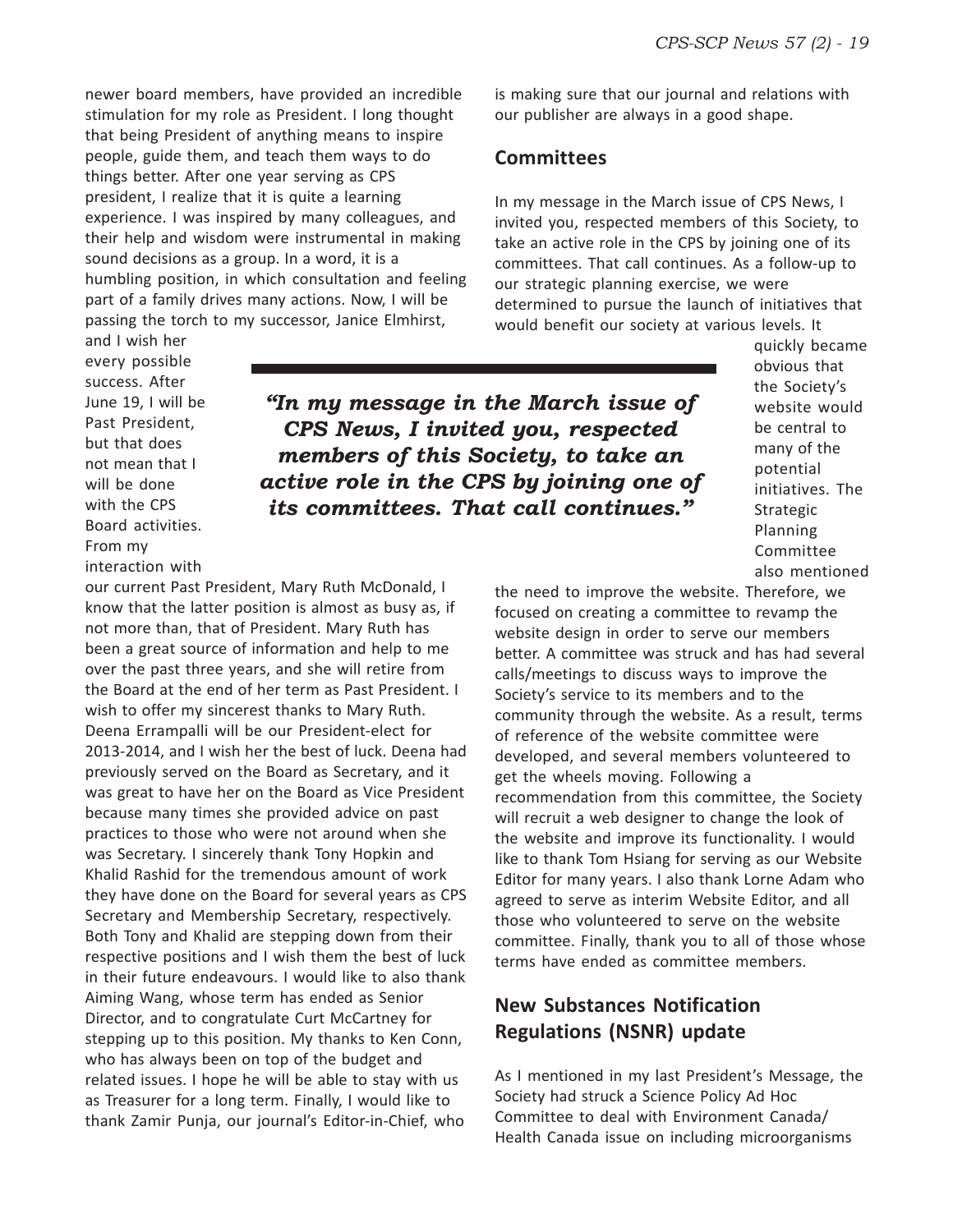such as plant pathogens on the Domestic Substances List, in collaboration with Crop Life and AAFC. A consultation was held and we are expecting amendments to this legislation. It has been a long process, but we are hopeful that in the end, Environment Canada will make amendments that will best serve the public, the industry, and members of our society. On a different note, and along with other Canadian scientific societies, we co-signed a letter to the Federal Minister of the Environment offering assistance in reviewing the *Species at Risk Act* (SARA). Although most of our members do not directly deal with this issue, it was important to show solidarity with the other societies and increase the society's exposure at the national level.

#### **Regional meetings**

I was glad to see that regional meetings were well attended this year. It was definitely a good move to double the CPS allocation to these meetings from \$150 to \$300. I would like to remind the regional representatives that the CPS Board would be glad to examine proposals to invite speakers to annual meetings of the CPS regional sections, especially if doing so can increase the Society's regional activities and exposure. This option has not been used much so far. Another area that really needs more prospection is the engagement of our youth in more plant pathology education and activities. I believe that regional meetings would be a good place to start, and I am confident that the Board would be happy to examine proposals to fund the organization of satellite activities, such as plant pathology-related workshops for youth, at regional meetings. Some regional sections have done that in the past, but it would be beneficial if it was done more often.

#### **Joint future meetings**

For several months now, we have been in talks with the American Phytopathological Society for the joint organization of our respective annual meetings in 2014 in Minneapolis. Such talks have been fruitful and we are anticipating a successful joint meeting in Minnesota. I am glad to let you know that our Board has agreed to sponsor the *Glen Anderson Lecture* as part of the Plenary Session at this meeting.

In 2015, our annual meeting will be also a joint one, this time with Plant Canada, and will be held in Edmonton. We now have our Board representation ensured by the Vice President and the Presidentelect, so that we can warrant continuity in such representation within the Plant Canada Board. I would like to thank both Janice Elmhirst (President-Elect) and Deena Errampalli (Vice-President) who did a great job liaising between Plant Canada and our Board this year.

Finally, I am happy to announce that our Board has also agreed to sponsor a *Glen Anderson Lecture* at the International Conference on Plant Pathology that will be held in Beijing, China, this year. This is another meaningful activity that will increase the exposure of our society and maintain our already strong international reputation.

Many past members of the CPS have left us this year, and I would like each one of us to take a minute of silence for these deceased members. In closing, I thank you all for your trust, and simply for being part of this great society. The CPS is in very good shape. It is up to us to invest more into our youth and early career colleagues to take the Society to even higher heights, and allow it to be an even more important player in education, research dissemination, and policy making in this country.



## **Messagedu président**

On se réjouit tous que l'hiver soit enfin terminé. A plusieurs endroits au pays, on attend toujours le printemps. Au Manitoba, par exemple, après un hiver long, froid et neigeux, nous « profitons» toujours des journées pluvieuses, particulièrement durant les fins de semaine. J'aime bien que tout soit vert, où que je dirige mon regard, mais les gens qui veulent semer devront attendre encore un peu plus longtemps que d'habitude.

En dehors des aléas climatiques, c'est une période passionnante de l'année, particulièrement pour ceux qui se préparent à profiter des plaisirs des essais au champ et de la réunion annuelle de notre Société. C'est également une période excitante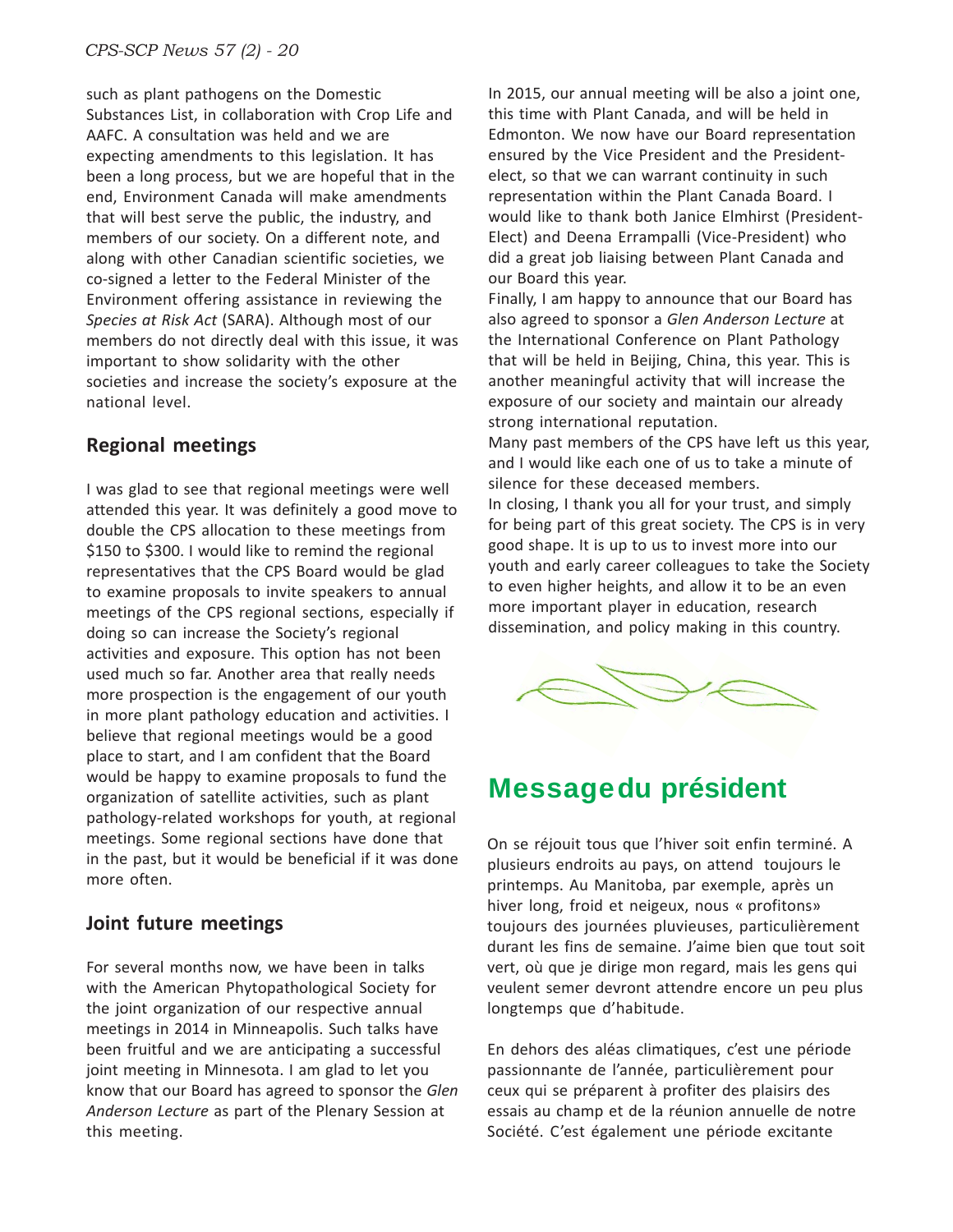pour les étudiants qui préparent des affiches scientifiques ou des présentations orales pour notre réunion qui se tiendra à Edmonton, surtout lorsqu'il s'agit de la première réunion à laquelle ils assisteront.

Ce fut un honneur et un immense plaisir pour moi d'agir à titre de président de la Société canadienne de phytopathologie (SCP) durant ces 12 derniers mois. Comme plusieurs l'ont dit avant moi, c'est une expérience à la fois inspirante et très enrichissante. Ce que j'en tire de plus précieux, c'est d'avoir travaillé avec un groupe merveilleux de gens compétents et sympathiques. La sagesse et l'expérience de ceux qui ont siégé au conseil d'administration plus longtemps que moi, combinées à l'énergie et à l'enthousiasme des plus jeunes membres, m'ont grandement stimulé dans ma fonction de président. J'ai longtemps pensé qu'être président d'une organisation quelconque signifiait inspirer les gens, les guider et leur montrer comment améliorer les façons de faire les choses. Après une année comme président de la SCP, j'ai réalisé qu'il s'agissait aussi d'une occasion inespérée pour apprendre. Plusieurs collègues m'ont inspiré et leur aide ainsi que leur sagesse ont été déterminantes dans la prise de décisions éclairées en tant que groupe. En un mot, c'est une leçon d'humilité au cours de laquelle la consultation mutuelle avec les autres membres et le sentiment d'appartenance à une même famille guident plusieurs de nos actions.

Maintenant, je m'apprête à passer le flambeau à la personne qui me succédera, Janice Elmhirst, et je lui souhaite tout le succès possible. Après le 19 juin, dernières années, Mary Ruth a été pour moi une source d'information intarissable de même qu'une aide précieuse et elle quittera son poste au conseil à la fin de son terme. Je tiens à la remercier très chaleureusement. Deena Errampalli sera notre présidente-désignée pour la période 2013-2014 et je lui souhaite la meilleure des chances. Deena avait déjà siégé au conseil à titre de secrétaire et ce fut fantastique de l'avoir à nos côtés comme viceprésidente, ne serait-ce que pour ses conseils sur les politiques passées du conseil. Je tiens à remercier sincèrement Tony Hopkin et Khalid Rashid pour la somme colossale de travail qu'ils ont accompli à titre de membres du conseil pendant de nombreuses années respectivement comme secrétaire de la Société et secrétaire aux adhésions. Tony ainsi que Khalid nous quittent en tant que membres du conseil et je leur souhaite la meilleure des chances dans leurs futures entreprises. J'aimerais également remercier Aiming Wang dont le terme à titre de directeur principal s'est achevé, et féliciter Curt McCartney qui occupera désormais le poste. Merci à Ken Conn qui tient toujours efficacement les cordons de la bourse et qui gère bien les aspects financiers de la Société. J'espère qu'il pourra occuper le poste de trésorier pendant encore longtemps. J'aimerais enfin remercier Zamir Punja, rédacteur en chef de notre journal, qui s'assure de la qualité de notre revue et que les relations avec notre éditeur soient à leur meilleur.

#### **Comités**

Dans mon message du numéro de mars de *CPS/SCP News*, je vous invitais, chers membres, à vous impliquer activement dans la SCP en joignant un de

sortant, mais cela ne signifie pas que je n'aurai plus rien à voir avec les activités du conseil de la SCP. Pour avoir côtoyé notre présidente sortante actuelle, Mary Ruth McDonald, je sais que ce poste comporte autant de travail sinon

je serai président

*"Dans mon message du numéro de mars de* **CPS/SCP News***, je vous invitais, chers membres, à vous impliquer activement dans la SCP en joignant un de ses comités. L'invitation tient toujours."*

ses comités. L'invitation tient toujours. En ce qui a trait au suivi de notre exercice de planification stratégique, nous étions déterminés à poursuivre le lancement d'initiatives qui favoriseraient notre Société à divers degrés.

plus que celui de président. Au cours des trois

Nous nous sommes vite rendu compte que notre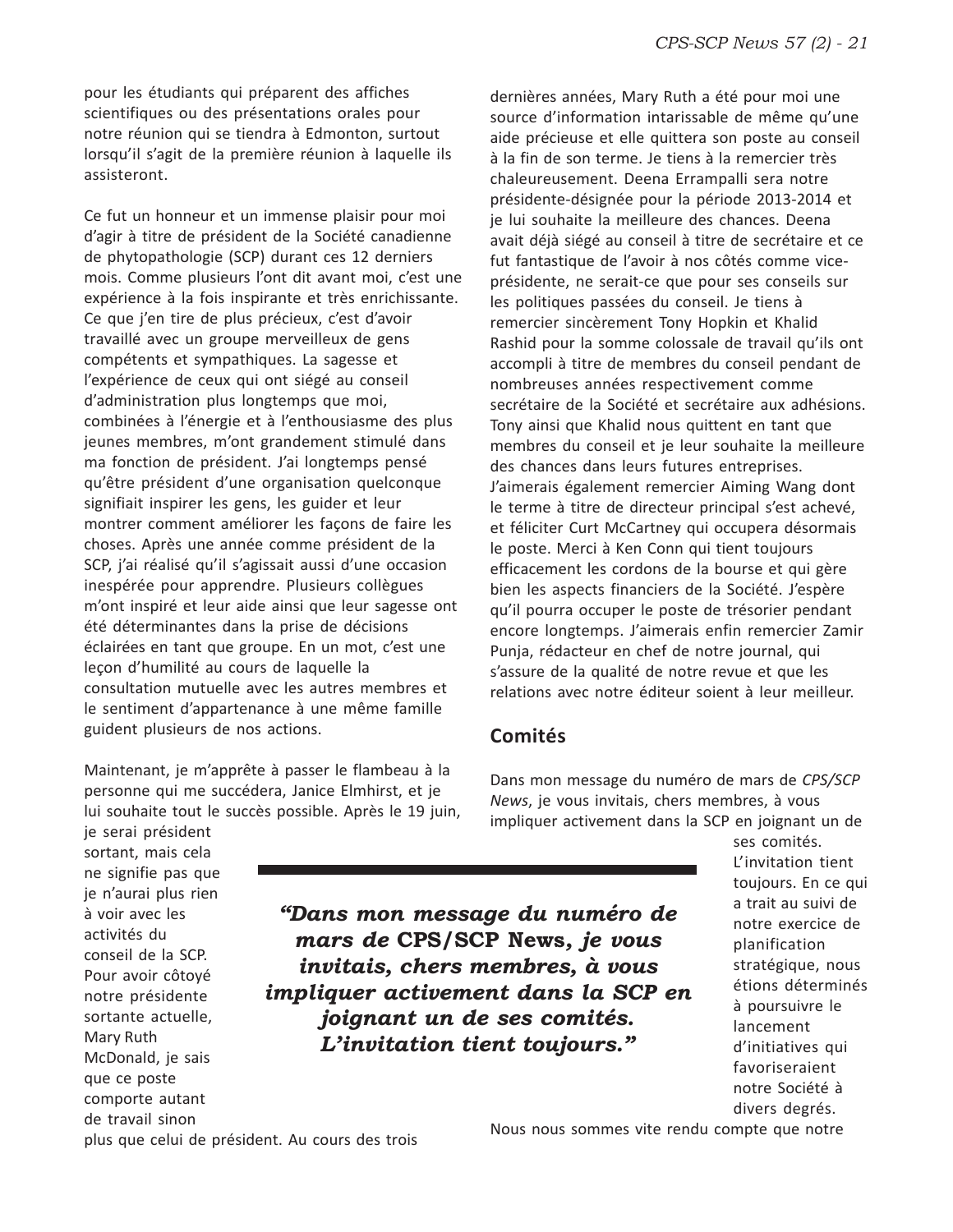site Web jouerait un rôle essentiel quant à plusieurs initiatives potentielles. Le Comité de la planification stratégique a également souligné le besoin d'améliorer le site. Par conséquent, afin de mieux servir nos membres, nous avons mis l'accent sur la création d'un comité dont la responsabilité serait de procéder à une refonte du site. Un comité a donc été créé et s'est réuni à plusieurs reprises pour discuter des façons visant à améliorer les services de la Société offerts à ses membres et à la communauté par l'entremise du site Web. En conséquence, le mandat du comité a été précisé et plusieurs membres se sont portés volontaires pour enclencher le processus. Donnant suite à une recommandation de ce comité, la Société embauchera un concepteur de site Web pour modifier l'aspect du site et améliorer sa fonctionnalité. J'aimerais remercier Tom Hsiang qui a agi à titre de responsable du site pendant plusieurs années. Je voudrais également remercier Lorne Adam d'avoir accepté d'assumer l'intérim à titre de responsable du site et tous ceux qui se sont portés volontaires pour faire partie du comité. Finalement, je tiens à remercier tous ceux dont les mandats se sont terminés à titre de membres de nos comités.

#### **Mise à jour sur le Règlement sur les renseignements concernant les substances nouvelles**

Comme je l'ai mentionné dans mon dernier message, la Société a formé un comité spécial des politiques scientifiques pour discuter avec Environnement Canada et Santé Canada en ce qui a trait à l'ajout de microorganismes, tels les agents pathogènes des plantes, sur la Liste intérieure des substances, en collaboration avec CropLife Canada et Agriculture et Agroalimentaire Canada. Une consultation a été tenue et nous nous attendons à ce que des modifications soient apportées à cette loi. Le processus est long, mais nous avons bon espoir que, au bout du compte, Environnement Canada apportera les modifications qui serviront les intérêts du public, de l'industrie et des membres de notre Société. Dans un autre ordre d'idées et de concert avec d'autres sociétés scientifiques canadiennes, nous avons cosigné une lettre adressée au ministre fédéral de l'Environnement lui offrant notre aide en ce qui a trait à la révision de la Loi sur les espèces en péril. Bien que la grande

majorité de nos membres n'ait rien à voir directement avec cette question, il importait d'être solidaire des autres sociétés et d'accroître la visibilité de SCP à l'échelle nationale.

#### **Réunions régionales**

J'ai été heureux de constater que, cette année, le taux de participation aux réunions régionales était à un bon niveau. Somme toute, cela a été une bonne idée de doubler, de 150 \$ à 300 \$, l'allocation de la Société à ces réunions. Je voudrais rappeler aux représentants régionaux que le conseil d'administration de la SCP accueillerait favorablement des propositions relatives à l'invitation de conférenciers aux réunions annuelles des sections régionales de la SCP, particulièrement si cela accroît le nombre d'activités de la Société et sa visibilité. À ce jour, la possibilité n'a pas été exploitée à très grande échelle. Un autre domaine qui requiert davantage de prospection est l'implication des plus jeunes dans plus d'activités et de formations relatives à la phytopathologie. Je crois que les réunions annuelles sont un bon point de départ et je suis sûr que le conseil serait disposé à examiner des propositions visant à financer l'organisation d'activités parallèles comme des ateliers de phytopathologies lors des réunions régionales. Certaines sections régionales l'ont fait dans le passé, mais cela serait bénéfique de le faire plus souvent.

#### **Futures réunions conjointes**

Depuis plusieurs mois déjà, nous avons amorcé des pourparlers avec la Société américaine de phytopathologie pour l'organisation conjointe de nos réunions annuelles respectives à Minneapolis en 2014. Ces pourparlers ont été fructueux et nous anticipons une réunion conjointe très intéressante au Minnesota. J'ai le plaisir de vous annoncer que notre conseil d'administration a accepté de commanditer une conférence *Glenn Anderson* en tant que partie intégrante de la session plénière de cette réunion.

En 2015, notre réunion annuelle sera également conjointement organisée. Nous la tiendrons cette fois avec Plant Canada et elle aura lieu à Edmonton. Notre conseil est représenté par le ou la vice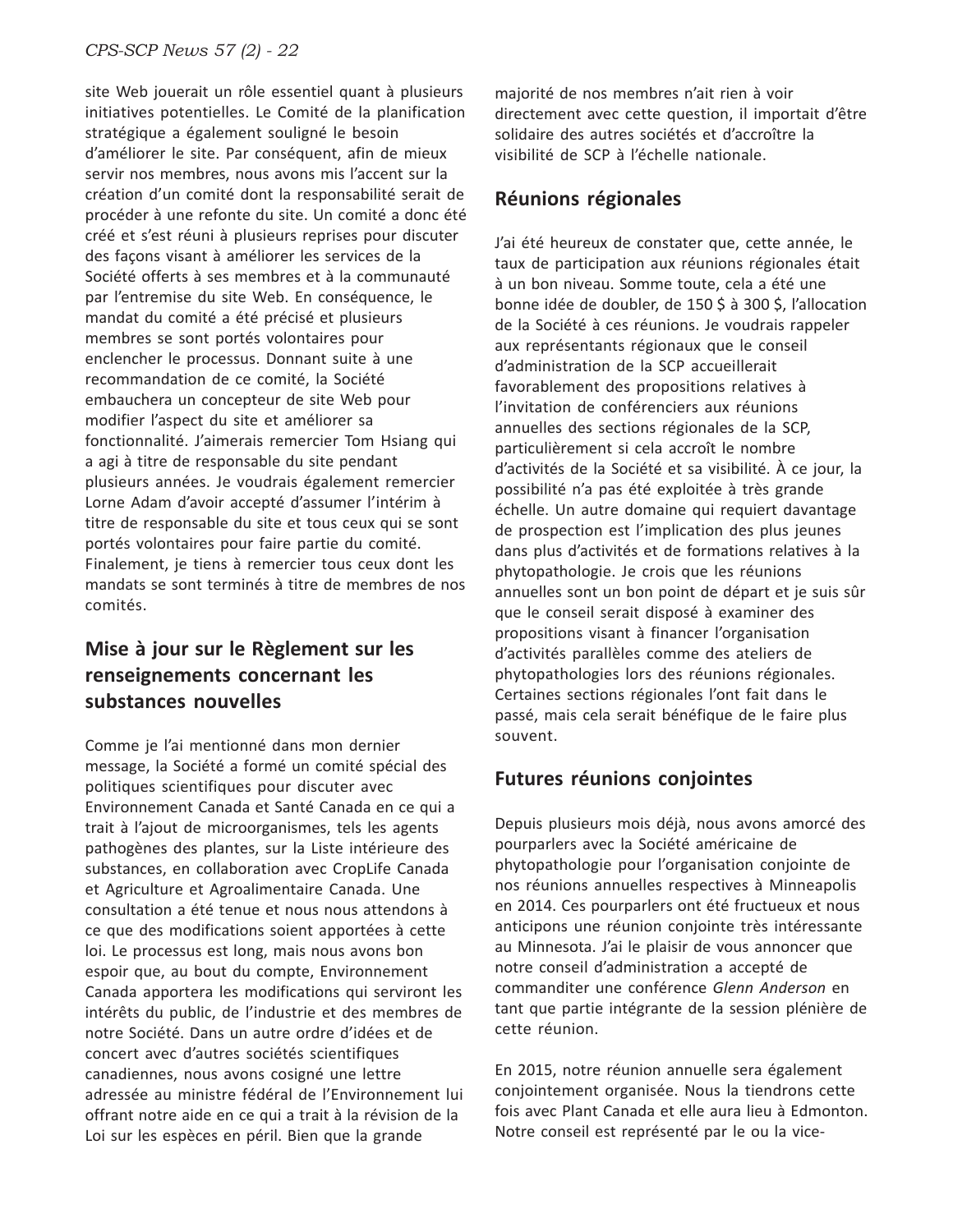président(e) et le ou la président(e) désigné(e), ce qui nous permet de garantir la continuité d'une telle représentation au sein du conseil de Plant Canada. Je voudrais remercier Janice Elmhirst, présidente désignée, et Deena Erampalli, viceprésidente, qui, cette année, ont fait un travail remarquable pour ce qui a été d'assurer la liaison entre Plant Canada et notre conseil d'administration.

Finalement, j'ai le plaisir d'annoncer que notre conseil a également accepté de commanditer une conférence *Glenn Anderson* à la Conférence internationale de phytopathologie qui se tiendra à Beijing cette année. Il s'agit d'une autre activité importante qui accroîtra la visibilité de notre Société et contribuera à maintenir la solide réputation dont elle jouit déjà à l'étranger.

Plusieurs anciens membres nous ont quittés cette année et j'aimerais que chacun de nous observe une minute de silence en leur mémoire.

En terminant, je vous remercie de votre confiance et tout simplement de faire partie de cette éminente Société. La SCP se porte à merveille. Il ne tient qu'à nous d'investir encore davantage dans notre jeunesse et dans nos jeunes collègues qui amorcent leur carrière afin qu'ils propulsent la Société vers de nouveaux sommets et qu'elle joue un rôle encore plus important dans les domaines de l'éducation, de la diffusion de la recherche et de l'élaboration des politiques au Canada.



## **Committee Reports**

**REPORT OF THE NATIONAL CO-ORDINATOR, CANADIAN PLANT DISEASE - DISEASE HIGHLIGHTS**

#### **COMPTE RENDU DU COORDINATEUR NATIONAL, L'INVENTAIRE DES MALADIES DES PLANTES AU CANADA - APERÇU DES MALADIES**

Volume 93 of the Canadian Plant Disease Survey (CPDS), reporting mainly on disease highlights in 2012, was posted in late May on the CPS website. Forty-eight reports and one corrigendum were published in 188 pages, the largest number in several years. The distribution of reports per section was: cereals 23; oilseeds and special crops 12; diagnostic labs 8; vegetables 3; forage crops 1; forest trees 1. No reports were received for the section on fruit, nuts and berries, ornamentals and turf grass. Forty-seven reports were in English and one in French. The journal is dominated by reports from the western provinces on cereals, oilseeds and special crops. Only the section for diagnostic laboratories has almost nation-wide support.

Thanks to the section editors (Marilyn Dykstra, Andy Tekauz, Bruce Gossen, Robin Morrall, Mary Ruth McDonald, Paul Hildebrand and Jean Bérubé) for trying to solicit reports and for their editorial work. Thanks also to the authors who conducted the surveys and to compiler Deidre Wasyliw for her skills in concatenating multiple files into a coherent final product. This is the 17th year that CPDS has been published electronically and the second in which it is exclusively an on-line journal. There was no publication charge for articles in Volume 93, following an announcement by the CPS Board at the 2012 Annual Meeting of better financial conditions for the Society!

Paul Hildebrand has recently stepped down as the section editor for fruit, nuts and berries, ornamentals and turf grass. The Society would like a volunteer to replace him as editor of this very diverse section, possibly expanded to include other non-field crops or forage crops. Please contact Robin Morrall.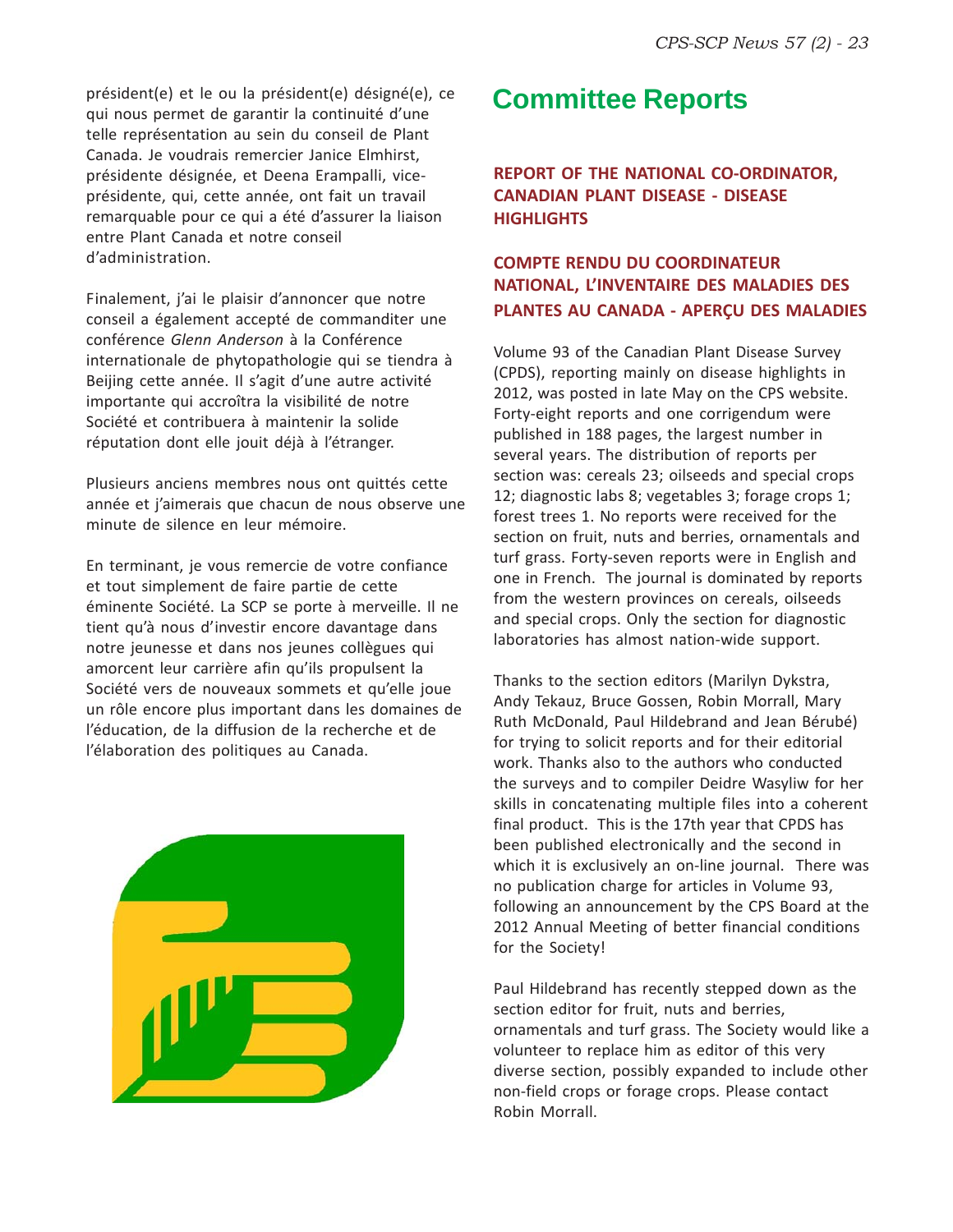*CPS-SCP News 57 (2) - 24*

Members of CPS are reminded that even anecdotal reports from informal surveys or special observations are worth publishing. They are somewhat similar to reports from diagnostic laboratories and they may indicate what the "buzz" was in Canadian phytopathology in a year. Thus they help to document the historical occurrence of plant diseases and could provide information valuable to future research or regulatory work. Reports

covering survey data collected over several years are equally valuable.

Respectfully submitted, May 17, 2013 Robin Morrall, CPDS National Coordinator Department of Biology University of Saskatchewan 112 Science Place Saskatoon, S7N 5E2.

#### **Canadian Phytopathological Society Membership Committee Annual Report - 2013**

#### **2013 Membership Total** (as of May 28, 2013)**: 359**

The membership number for 2013 as of May 28 is approximately 7% higher than the membership of 2012, with an income of \$31,563.00 in membership dues and \$2,760.00 in donations. It is expected that the final membership count by year end will exceed this total, and hopefully draw nearer to the average record (~392), as there are many 2011 and 2012 members who have not renewed their membership yet, and new members are expected from the registration to the Annual Meeting. Membership numbers have been fairly constant over the last several years with a slight decrease in 2008 and 2010-2012. Total membership varied between 336 and 432 members in the last 12 years.

#### **CPS Membership Totals 2001 - 2013:**

 $(0.5/2)$ 

|            |  |  |  |  |  | 359 336 352 363 419 367 413 432 395 401 409 418 405              |  |
|------------|--|--|--|--|--|------------------------------------------------------------------|--|
|            |  |  |  |  |  | 2013 2012 2011 2010 2009 2008 2007 2006 2005 2004 2003 2002 2001 |  |
| $\sqrt{9}$ |  |  |  |  |  |                                                                  |  |

#### **2013 Membership by member type:**

Regular 245; Emeritus 62; Student 33; Sustaining Associates 19.

#### *2013 Membership by Geographic Region:*

Canada - 315; US - 33; International – 11.

#### **Number of Canadian Members by Province (including Sustaining Associates and contacts):**

AB - 48; BC - 48; MB - 61; NB - 7; NL - 1; NS - 5; ON - 79; PE - 8; QC - 19; SK - 59.

#### **CJPP – Members Journal Selections:**

In 2013, all CPS paid members have online access to the Canadian Journal of Plant Pathology (CJPP). Only 44% of members choose only electronic access to the Journal, and 56 % choose both electronic and paper copy of the Journal. Most of the Emeritus members (18% of membership) are non-paying members and did not apply for CJPP.

#### **New Members:**

CPS has 38 new members as of May 27, 2013. **On behalf of CPS, I would like to extend a warm welcome to the following new Regular, Student, and Sustaining Associate Members:**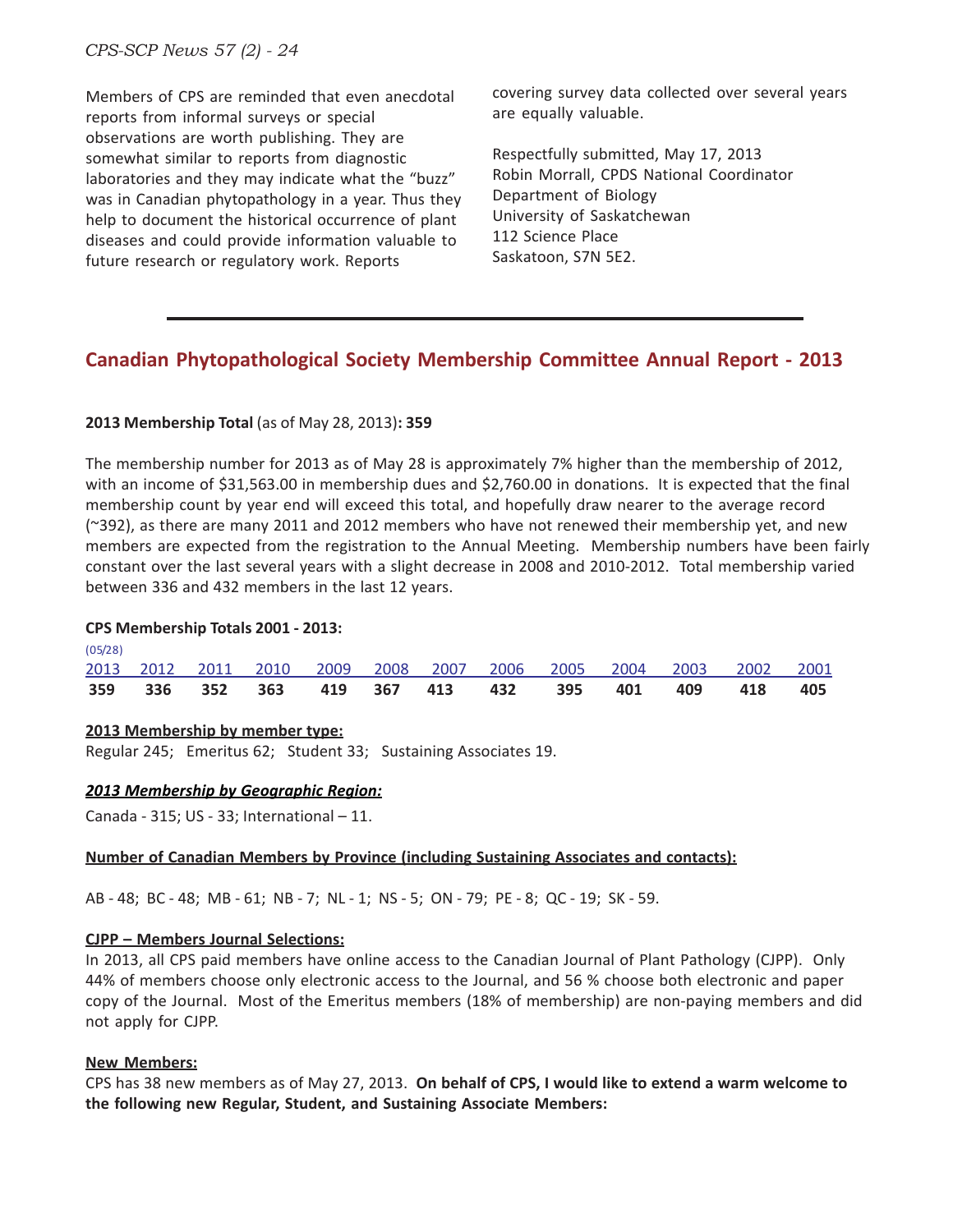#### **Regular Members:**

Mehrdad **ABBASI**; Trevor **BLOIS**; Caressa **ALDWELL**: Heting **FU**; Michael **FURLAN;** Richard **GARDINER**; Michael **HOLTZ**; Michelle **HUBBARD**; Mohammad **ISLAM**; Kithsiri E. **JAYASURYIA**; Mulualem **KASSA**; Krishan **KUMAR**; Genyi **LI**; Vinay **PANWAR**; Cecilia **PELUOLA**; Keri **PRIEST**; Mandeep **RANDHAWA**; Ramona **RANDOLPH**; Catarina **SAUDE**; Miriam **SCHULTE**; Shelagh **STECKLER**; Chad **STEWART**; Amanda **TEICHROEB**; Yalong **YANG**; Christine **ZETTLER**.

#### **Student Members:**

Pratisara **BAJRACHARYA**; Laura **BARBISON**; Gurcharn Singh **BRAR**; Vindhya Priyangi **EDIRISINGHE**; Yaakoub **GHARBI**; Sarah **HEALY**; Mihaela **STANESCU**; Dennis **VAN DYK**; Sean **WALKOWIAK**; Rushikesh **WARALE**; Xiaohan **ZHU**; Krista **ZUZAK**.

**Sustaining Associate Member: BIOVISION SEED LABS.**

**The following Sustaining Associates have generously supported the CPS in 2013**:

**Ag**-**Quest** Inc.; **Agricultural Certification Services** Inc.; **BASF Canada**; **BAYER CropScience**; **BioVision Seed Labs**; **Cargill** Incorporated; **Chemtura** Canada; **Conviron**; **Dow Agrosciences Canada** Inc.; **E.I. Dupont Canada**; **FMC Corporation Agricultural Products Group**; **Monsanto Canada** Inc.; **Novozyme BioAg**. Inc.; **OMEX Agriculture** Inc; **Phyto Diagnostics** Co. Ltd.; **Pioneer Hi-Bred Production** Limited; **Saskatchewan Pulse Growers Association; SECAN**; **Syngenta Crop Protection** Canada Inc.

#### **Donations to CPS in 2013:**

**On behalf of the CPS, I would also like to thank the following members who generously support CPS with donations (\$2760.00) in 2013 to the funds of the various awards.**

Reem **ABOUKHADOUR**, Paige E. **AXELROOD**, Karen K. **BEDFORD**, Louis **BERNIER**, Guillaume **BILODEAU**, Robin K. **CAMERON**, Bob **COPEMAN**, Luc **COUTURE**, Lilian **de LUNA**, Daniel **DOSTALER**, Deanna **FUNNELL**-**HARRIS**, Bruce D. **GOSSEN**, Steve M. **HABER**, Michael W. **HARDING**, Yasuyuki **HIRATSUKA**, Ronald J. **HOWARD**, Lawrence (Larry) M. **KAWACHUK**, Prem D. **KHARBANDA**, George **LAZAROVITS**, C. André **LÉVESQUE**, John W. **MARTENS**, Colin D. **MCKEEN**, James G. **MENZIES**, Robin A. A. **MORRALL**, Knud **MORTENSEN**, Chrystel **OLIVIER**, Eric A. **PEDERSEN**, Stéphan **POULEUR**, Zamir K. **PUNJA**, David **PUNTER,** TOD **RAMSFIELD**, Khalid Y. **RASHID**, D'Ann M. **ROCHON**, Xuechan (Shannon) **SHAN**, Daina **SIMMONDS**, Richard **STACE**-**SMITH,** Andy **TEKAUZ**, James A. **TRAQUAIR.**

This is my 8th year as CPS Membership Secretary and Chairman of the Membership Committee; I have been trying hard to get members to renew membership on time and to recruit new members by sending reminder emails and friendly phone calls sometimes, so please realize that keeping an active membership and recruiting new members are very important for the CPS and the profession of plant pathology. Feel free to contact me for any further information, Tel: 204-822-7520, or email at khalid.rashid@agr.gc.ca

#### **Suggestions to improve membership**

- 1. Encourage members to use the online registration and payment.
- 2. Choice of multi-year registration.
- 3. Encourage the Regional Reps to participate in the renewal process.
- 4. Encourage university Professors to enrol their graduate student and perhaps pay their dues.
- 5. Encourage staff of private sector and industries in Plant Protection to join CPS.
- 6. Get the International Communication Committee to recruit members from outside Canada.

7. Encourage Regional groups to sponsor members from underdeveloped countries for one year i.e. MB Branch has been sponsoring foreign members for several years.

8. Advertise in the CJPP for international exposure.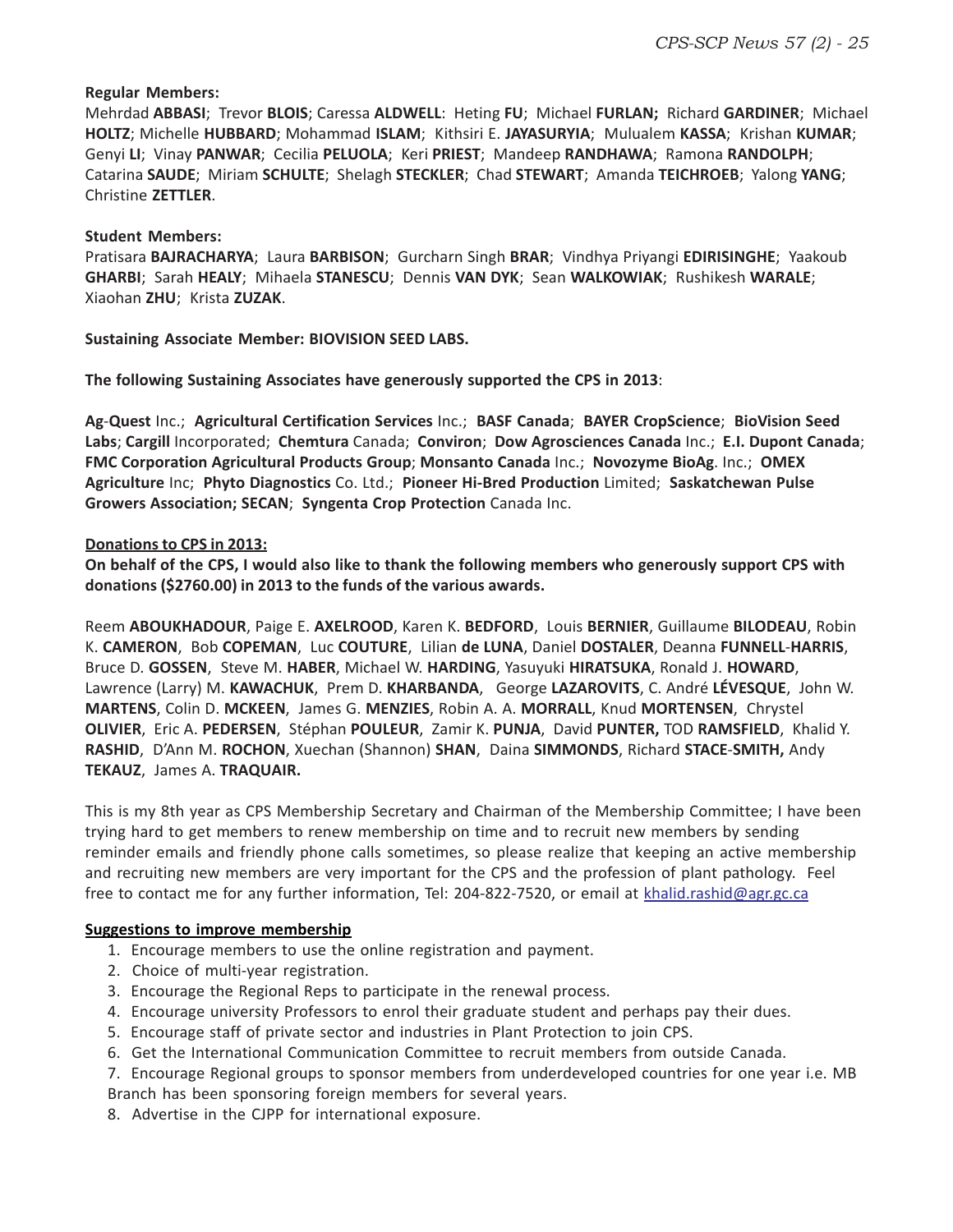#### **Membership Committee**:

Khalid Y. Rashid, Chairman & Membership Secretary Ken Conn, Treasurer of CPS Rick Peters, Reg. Rep, Maritimes Russell Tweddell, Reg. Rep. Quebec. Bernard Vigier, Reg. Rep. Eastern Ontario. Ken Conn, Reg. Rep. Western Ontario. Fouad Daayf, Reg. Rep. Manitoba Cheryl-Armstrong Cho, Reg. Rep. Saskatchewan. Denis Gaudet/Kelly Turkington, Reg. Rep. Alberta. Vippen Joshi, Reg. Rep. British Columbia.

**Respectfully submitted, May 28, 2013 Khalid Y. Rashid Membership Secretary and Chairman of the Membership Committee.**

#### **Annual Report of the CPS-SCP Education Committee**

Activities of the CPS Education Committee in 2012- 2013 were primarily focused revitalizing the committee. We took on two major initiatives: 1) selection of the recipient of the CPS Education Award, and 2) a review of the education section on the website provision of suggestions for improvement.

The Education Award was designed to recognize the development of effective plant pathology-related educational resources or activities by individuals within or outside of CPS-SCP. In 2013 it was promoted through both email announcement to the membership and an article in *CPS News*, and we were extremely happy to receive four nominations.

The education section on the website was reviewed and several suggestions were made which were passed onto the Website Committee. In addition, Linda Jewell prepared an exercise on Koch's postulates which will be made available on the website.

Katrina Serlemitsos Jordan will chair the committee in the next year, and we have plans to develop a position paper on the decline in plant pathology teaching , and the possibility of using on-line courses to supplement teaching in plant pathology. **Note to CPS members: the following item is the 2013 revised CPS By-Laws to be voted on by the membership at the Annual General Meeting**

#### **THE CANADIAN PHYTOPATHOLOGICAL SOCIETY INC. - LA SOCIETE CANADIENNE DE PHYTOPATHOLOGIE INC. BY-LAWS**

#### **I. DUTIES OF THE GOVERNING BOARD**

#### PRESIDENT

*General Responsiblities:*

1. The President normally assumes office after a one-year term as President-Elect. He or she assumes office at the conclusion of the Annual Business Meeting of the Society.

2. The President shall cause the spirit of the Constitution and the decisions of the Annual Business Meeting and of Board meetings to be carried out.

3. The President is the presiding officer at all Board meetings that are held during his or her term of office and at the Annual Business Meeting of the Society.

4. The incoming President, in consultation with the President-Elect and the Secretary, is responsible for scheduling a meeting of the new Board at the close of the Annual Business Meeting of the members of the Society.

5. The President shall maintain close liaison with the chairpersons of all Society committees to encourage and assist in their efforts, and is an ex officio member of these committees.

6. Between Annual Business Meetings, the President will seek the guidance of the Board before taking action.

7. The President shall keep the Board and Society members advised on significant activities of the Society and solicit their suggestions.

8. The President has the power to appoint Ad Hoc committees to perform a specific function. Such committees shall normally serve only until the expiry date specified by the President at the time a committee is established.

9. The President shall schedule a meeting of the outgoing Board immediately before the Annual

Submitted by Mary Leggett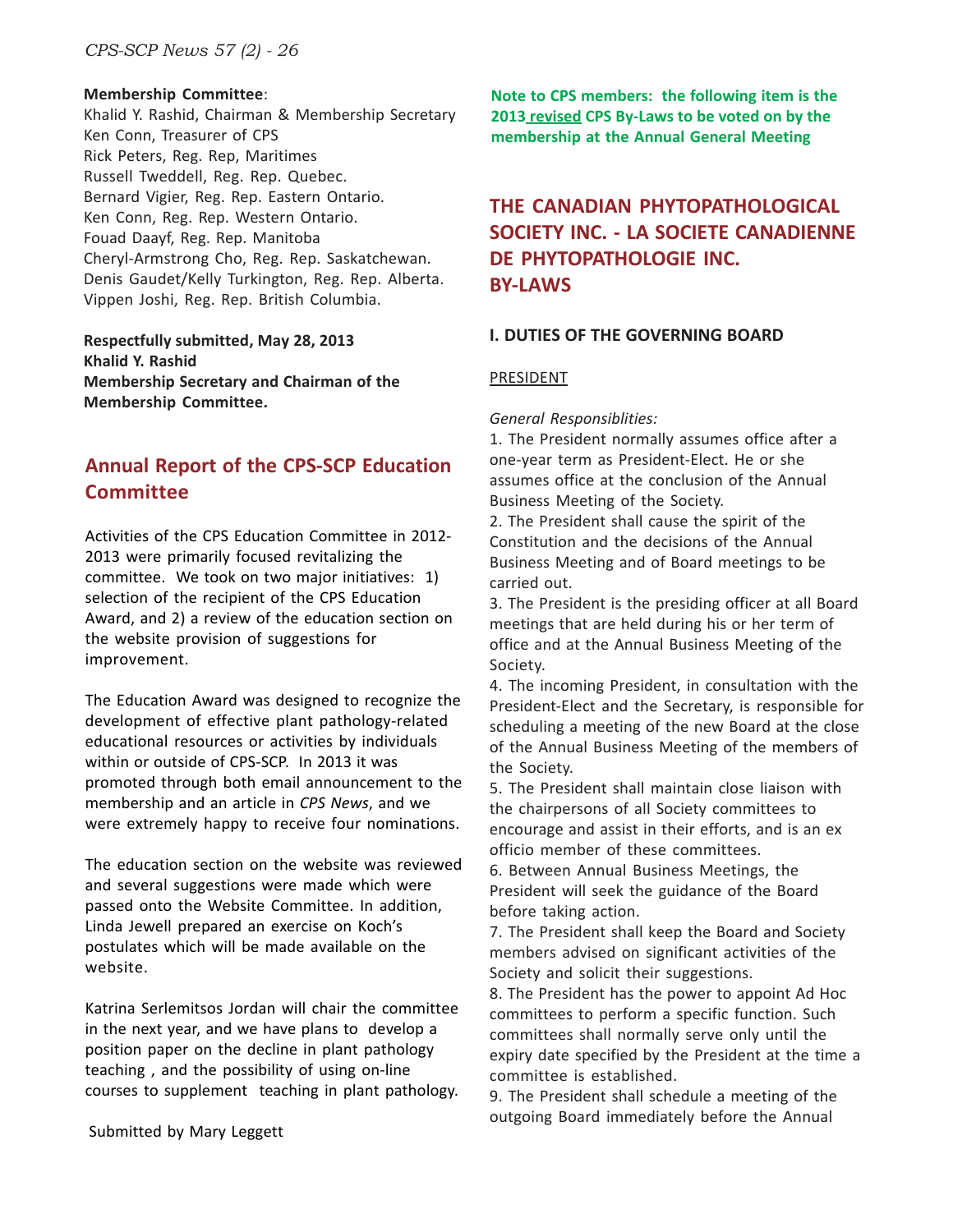Business Meeting *of the members* of the Society. The President, in consultation with the Secretary and President-Elect, shall prepare the agenda for the Annual Board Meeting, and submit information to other members of the Board in advance of the meeting so that issues can be properly considered.

#### *Specific Responsibilities:*

1. The President shall dispose of properly approved resolutions by sending each to the person(s) or organization specified and provide for subsequent release or distribution as appropriate.

2. Following the Annual Business Meeting, the incoming President shall:

a) Send letters of congratulations to: recipients of Honorary Membership, Fellows, or other awards given by the Society; new officers and directors; new officers of regional groups of the Society as they are appointed. b) Send letters of appreciation to: Chairperson of the Program Committee; President or other appropriate administrative officers of host institution for the Annual Business Meeting; outgoing Society officers and directors; invited speakers and other participants at Society functions; outgoing chairpersons of Standing, Subject Matter and Ad Hoc Committees.

c) Send letters of appointment to Chairpersons of the Subject Matter and Ad Hoc Committees.

#### PRESIDENT-ELECT

1. Assumes office at the conclusion of the Annual Business Meeting of the Society.

2. Presides at Board meetings and the Annual or Special Business Meeting of the members in the absence of the President.

3. Assists the President and Secretary in preparing the agenda for the Annual Business Meeting of the Society.

4. Assists the incoming President and Secretary in preparing the agenda for the first meeting of the new Board.

5. Serves as the Board's liaison with the Local Arrangements Committees particularly in developing the scientific program of the Annual Business Meeting of the members.

6. Serves as Chairperson of the Science Policy Committee.

7. Along with Vice President, serves as representative to Plant Canada

#### PAST-PRESIDENT

1. Assumes office at the conclusion of the Annual Business Meeting of the Society.

2. Serves as Chairperson of the Nominating Committee.

3. Serves as Chairperson of the Financial Advisory Committee.

#### VICE-PRESIDENT

1. Assumes office at the conclusion of the Annual Business Meeting of the members of the Society.

- 2. Presides at all Board meetings in the absence of the President and President-Elect.
- 3. Serves as a member of all Subject Matter committees.

4. Along with President Elect, serves as representative to Plant Canada

#### SECRETARY

1. The Secretary shall be elected for a two-year term and shall be eligible for re-nomination. A new Secretary will not normally be elected in the same year as a new Treasurer.

2. Assumes the responsibilities of the office at the conclusion of the Annual Business Meeting of the Society.

3. Assists the President in preparing the agenda for all regular and special meetings of the Board.

4. Prepares the Report of the Annual General Meeting to be published by the Society in *CPS News*.

5. Maintains a current file of all Society correspondence, Board records, updated Constitution, By-Laws, awards etc.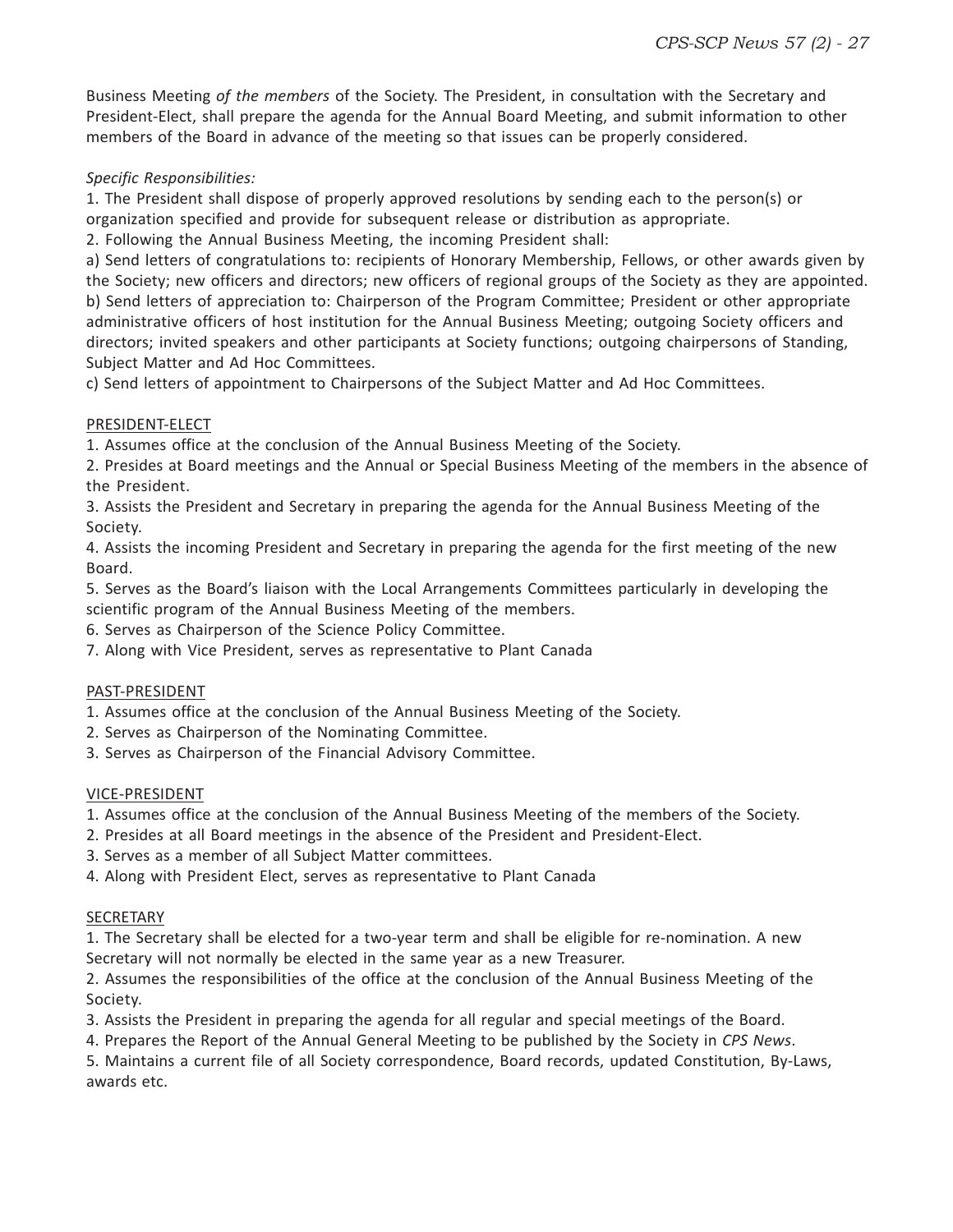#### *Meetings of the Board:*

1. Notifies all Board members of the dates and places of all Board meetings in advance of the meeting and distributes the agenda and other pertinent information.

2. Records the minutes of all Board meetings and distributes the minutes to all members of the Board without undue delay after the meeting.

#### *Annual Business Meeting of the Society:*

1. Four months before the Annual Business Meeting receives from the Nominating Committee a slate of nominees for membership on the Board and on Standing Committees.

2. Not less than three months before the Annual Business Meeting notifies all members of the Society of the nominations made by the Nominating Committee by means deemed suitable by the Board.

3. Whenever a vote is necessary for the election of members of the Board or of Standing Committees, provides each member of the Society with a means to vote for the vacant position(s); each member is eligible to one vote for each vacant position. The results to be announced in *CPS News*.

4. Calls for annual reports from the Treasurer, chairpersons of Committees, regional representatives and International Society for Plant Pathology to be published in *CPS News* prior to the Annual Business Meeting. 5. Assists the President in the preparation of the agenda for the meeting of the Board before the Annual

Business Meeting.

6. Assists the President in the preparation of the agenda for the Annual Business Meeting.

8. Assists the President in the preparation of the agenda for the meeting of the Board immediately following the Annual Business Meeting.

9. Arranges for plaques, certificates and medals, as required for the Annual Business Meeting.

#### *Annual Report:*

The annual report is prepared by the Secretary of the Society and is published in *CPS News*.

1. A summary of the Annual Business Meeting of members, including dates, location, registered attendance, symposium topics, special sessions, guest speakers, contributed paper sessions, discussion sessions, number of papers presented, Board meetings, demonstrations, displays, commercial and scientific exhibits, and other scheduled events.

2. The minutes of the Annual Business Meeting of members.

3. Report of the Treasurer including the most recently audited report of income and expenses and changes in net worth of Society holdings.

- 4. Report of the Secretary.
- 5. Report of the Membership Secretary.
- 6. Report of the Editor-in-Chief of the *Canadian Journal of Plant Pathology*.
- 7. Report of the Editor of *CPS News*.
- 8. Reports of the Standing Committees.
- 9. Reports of the Subject Matter and Ad Hoc Committees.
- 10. Report of the Representatives to ISPP.
- 11. Reports of the Regional Representatives.
- 12. Summary of amendments to the By-Laws duly made at the past Annual Business Meeting.

#### TREASURER

1. The Treasurer shall be elected for a two-year term and shall be eligible for renomination. A new Treasurer will not normally be elected in the same year as a new Secretary and Membership Secretary.

2. Assumes the responsibilities of office at the conclusion of the Annual Business Meeting of the Society.

3. The Treasurer has signing authority for the Society and his or her signature is required for disbursement of Society funds.

4. The Treasurer is a member of the Financial Advisory Committee, which is responsible for the preparation of the annual budget of the Society for consideration and approval by the Board before submission to the Annual Business Meeting of members.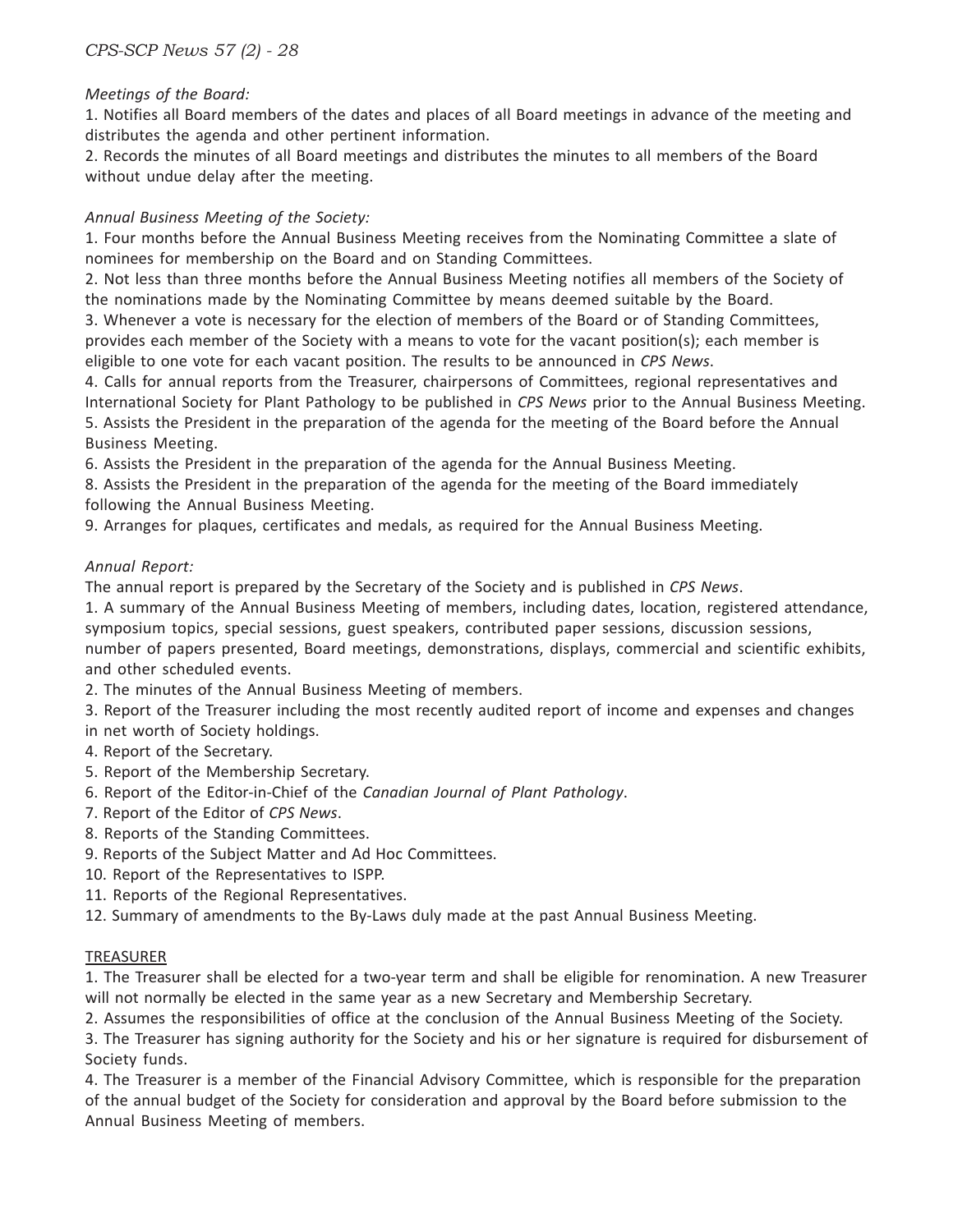5. The Treasurer is responsible for the annual audited financial statement for presentation to the Board and the Annual Business Meeting of the Society.

6. The Treasurer has direct responsibilities for the accounting, record keeping, budgeting and preparation of financial statements. All financial transactions should be recorded in such a manner that they are satisfactory to the auditors.

7. The Treasurer is responsible for preparing and mailing tax receipts for dues for the current year to all members before the last day of December.

8. The Treasurer is responsible for recommending an auditor to the Annual Business Meeting of members.

#### MEMBERSHIP SECRETARY

1. The Membership Secretary shall be elected for a two-year term and shall be eligible for renomination. A new Membership Secretary will not normally be elected in the same year as a new Treasurer.

2. Assumes office at the conclusion of the Annual Business Meeting of members.

3. The Membership Secretary shall serve as chairperson of the Membership Committee.

4. The Membership Secretary is responsible for dues statements for the coming year and for forwarding payments and completed membership renewal forms to the Treasurer for processing.

5. The Membership Secretary is responsible for devising follow-up procedures to recover dues in arrears before removing any member from the roll and mailing list.

6. The Membership Secretary is responsible for updating and maintaining a current membership roll, a datafile containing all information on members, and a mailing list. The mailing list is not available for sale or for non-Society use without the formal consent of the Board.

7. The Membership Secretary is responsible for preparing and mailing Sustaining Associate certificates.

8. The Membership Secretary is responsible for the list of CPS officers and the Board for the coming year as well as a list of members of committees, as directed by the Nominating Committee, and maintains the lists of all Awards recipients and fellows.

9. The Membership Secretary shall provide the CJPP Publisher with lists of all members requesting online access and/or paper copy of the CJPP, and in consultation with the Editor-in-Chief of the Journal and the Journal Accounts Manager, shall collaborate in maintaining a current Journal subscription list.

10. Notifies the following societies and organizations of the new officers of the Society: International Society for Plant Pathology (ISPP) and the American Phytopathological Society (APS).

11. The Membership Secretary prepares the annual Directory of Members to include the lists of Board members and various committees before and after the Annual General Meeting, the lists of all CPS Awards recipients, a list of all members with information provided by members, a list of members by geographic distribution, and a list of Sustaining Associate Members with information provided by each SA member. The Membership Secretary also emails the Directory to all members, and sends two paper copies to the National Library in Ottawa.

12. Distributes to members by email relevant information disseminated by the Board and/or Committee chairs.

13. Provides the Website Editor lists of Board members, Committee members and Awards recipients to be posted on the website.

#### DIRECTORS

The Society has two Directors. They are elected by the members of the Society for staggered two-year terms and shall be eligible for nomination for a second term. They shall be designated Senior (serving second year) and Junior (serving first year of a two-year term) Directors.

#### *General Responsibilities:*

1. The newly elected Director assumes office at the meeting of the new Board at the Annual Business Meeting of the Society.

2. As members of the Board, the Directors are expected to participate fully in the affairs of the Society, to attend meetings of the Board, and to be consulted on all issues requiring Board action between Annual Business Meetings of members.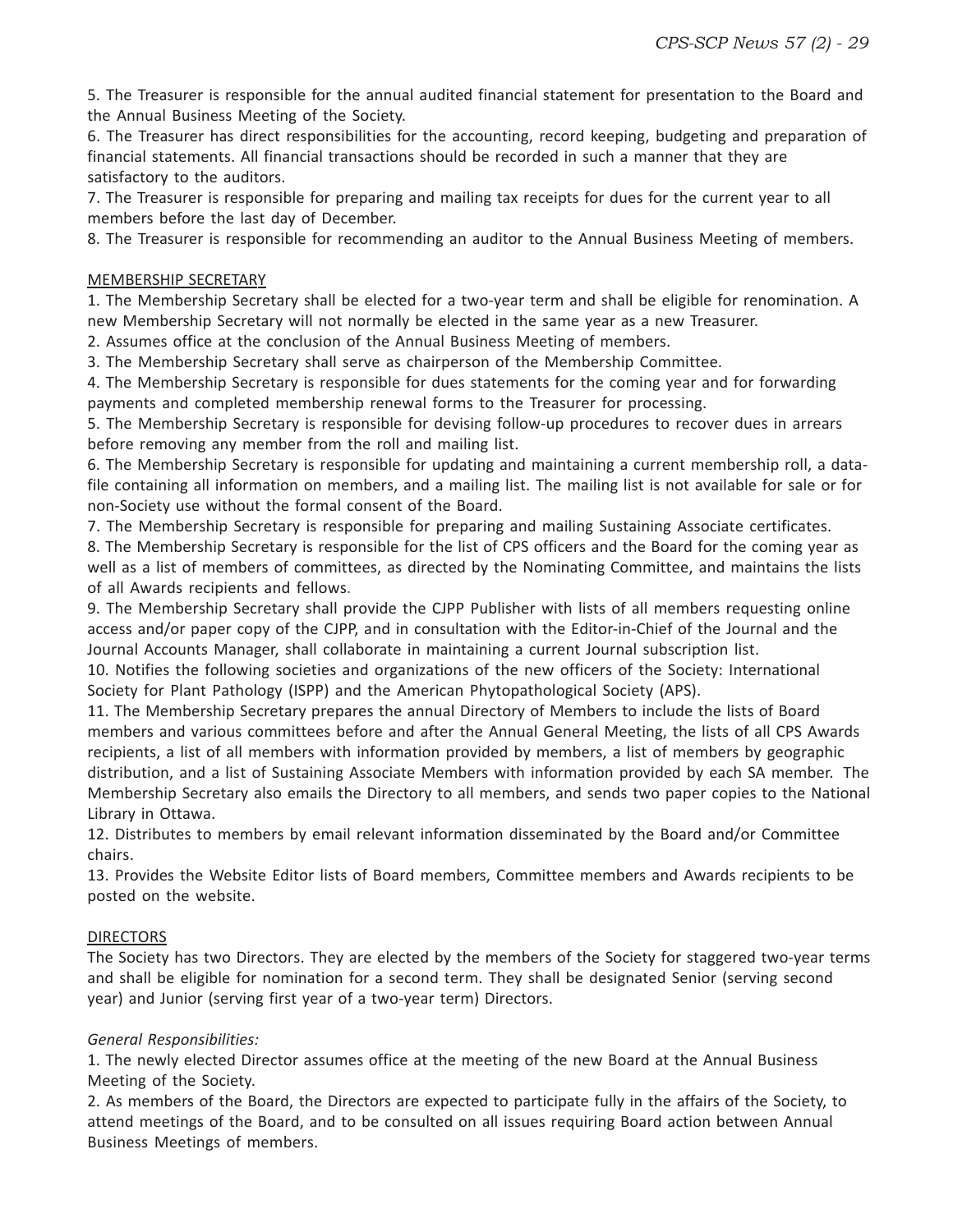#### *CPS-SCP News 57 (2) - 30*

3. The Junior and Senior Directors shall assume an active role in providing direction to and ensuring that the goals of the various CPS Subject Matter Committees are achieved. The specific committee responsibilities shall be assigned by the Board at the time of appointment.

#### **II. PROVINCIAL SOCIETIES, REGIONAL GROUPS AND REGIONAL REPRESENTATIVES**

The Society recognizes that independent provincial societies exist in Canada which promote plant pathology and which may have members in common with CPS. Where independent societies exist, CPS maintains liaison with these societies through persons who are selected by the provincial society as representatives to CPS. CPS also maintains Regional Groups and Regional Representatives. Regional Representatives promote the interests of CPS and its members in that region. Regional Representatives are normally appointed or elected by the members of the group that they represent and serve terms of office at the discretion of those members. In exceptional circumstances the Board may appoint a Regional Representative where no Regional Group exists or a representative to maintain liaison with an independent provincial society. There are nine regions recognized by the Society, namely Newfoundland and Labrador, Maritimes, Quebec, Eastern Ontario, Western Ontario, Manitoba, Saskatchewan, Alberta, and British Columbia.

#### *General Responsibilities and Activities of Regional Representatives:*

1. The Membership Secretary will be informed promptly of newly elected or appointed representatives so that their names may be published annually in the CPS Membership Directory.

2. Representatives serve as reporters and contributors to *CPS News*. In this way, Society members may be kept informed of activities in Canada relating to plant pathology.

3. Representatives are automatically members of the Membership Committee.

4. Representatives serve as a liaison between the group they represent and the Board and as such they communicate to the Board any issue, which they feel may warrant the attention of the Board.

5. Representatives should assume leadership roles in the nomination of persons for CPS awards.

6. Representatives are expected to promote and advance the objectives of the Society within the region they represent by holding an annual regional meeting, if feasible and practical.

7. An amount, not normally exceeding \$150.00 annually, shall be available to Regional Groups for promoting regional activities. The Board may approve a larger amount following consideration of the merits of the request on an individual basis. The extra funds will only be sent to the Regional Group following an itemized expense report to the CPS Treasurer.

#### **III. FEES**

1. Annual fees shall be at the discretion of the Board. Honorary Members and Emeritus Members who receive only *CPS News* shall be exempt from fees.

2. Fees for the year of membership are due on January 31, afterwhich a late charge will apply. Renewal notices will normally be mailed to members beginning in November the previous year. Those who have not paid their membership fees by January 1 shall be removed from the roll and mailing list. A late fee will be assessed on members renewing after this date.

3. Sustaining Associate status with the Society requires an annual contribution of at least double the annual membership fee. A list of Sustaining Associates shall be published in each issue of the *Canadian Journal of Plant Pathology*.

#### **IV. PUBLICATIONS**

#### 1. The *Canadian Journal of Plant Pathology*

a) The journal shall be published at least quarterly and each issue of the journal shall be distributed to all Regular Members, Student Members, Fellows, and Sustaining Associates of the Society by the publisher. Both electronic and print versions of each issue of the journal shall be made available.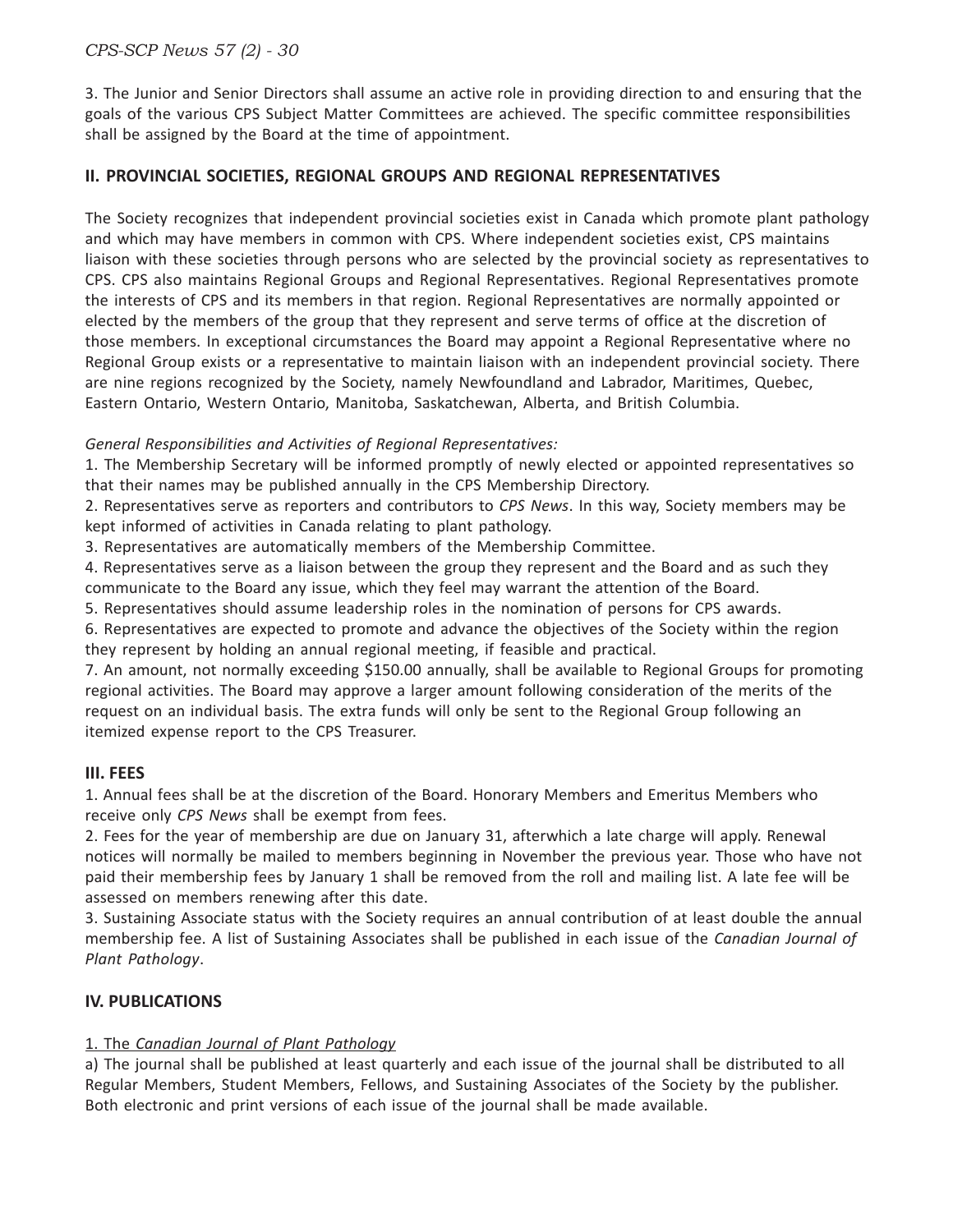b) Abstracts of papers and symposium papers submitted from the Annual Business Meeting and regional meetings shall be published in the Journal.

c) Authors shall be charged a publication fee for all manuscripts published in the journal as well as each meeting abstract published. The fee structure shall be determined by the CPS Board.

#### 2. The *CPS News*

a) The *CPS News* will be published quarterly.

b) Copies of each issue of the *CPS News* shall be distributed to all members of the Society.

c) The report of the Annual Business Meeting, excluding abstracts of papers presented, shall be published in the *CPS News*.

#### 3. Other Publications

The Board may authorize other publications as official publications of the Society. The Board shall have full authority to determine editorial policy, appoint editors, establish sale price, and supervise production of these publications. For each publication, the Board shall receive prior approval by motion at an Annual General Meeting and submit an annual report of the year's activities during the planning and production phase of each publication.

#### **V. EDITOR-IN-CHIEF,** *CANADIAN JOURNAL OF PLANT PATHOLOGY*

#### *General Responsibilities:*

1. The Editor-in-Chief assumes office at the conclusion of the Annual Business Meeting of the Society.

2. The Board will appoint the Editor-in-Chief for a renewable three year term

3. The Editor-in-Chief will be required to attend and participate in all meetings as a non-voting Board member .

4.The Editor-in-Chief has the responsibility for formulating the general editorial and publication policy of the Journal, subject to approval by the Board.

5. The Editor-in-Chief is responsible for the content of each issue of the journal and shall ensure timely publication and distribution of the journal.

6.The Editor-in-Chief shall appoint the members of the journal Editorial Board who will have responsibility for manuscript review. The Editor-in-Chief is chairperson of the Editorial Committee.

7 The Editor-in-Chief shall be the contact person with the publisher in all matters pertaining to the journal. 8. The Editor-in-Chief shall be responsible for invoicing authors for page charges and will communicate with

the treasurer to keep the journals accounts in good standing.

9. The Editor-in-Chief shall collaborate with the Membership Secretary in maintaining a current Journal subscription list.

#### **VI. EDITOR,** *CPS NEWS*

*General Responsibilities:*

1. The Editor, *CPS News*, is appointed by the Board and assumes office at the conclusion of the Annual Business Meeting.

2. The Editor or the Editor and Editorial Committee assumes responsibility for the editorial policy of *CPS News*, subject to approval of the Board.

3. The Editor is responsible for collating news items from across Canada. Regional Representatives and other members selected by the Editor shall serve as correspondents.

4. The Editor is responsible for the publishing the *CPS News* on a quarterly basis with the issues normally appearing in September, December, March, and June.

5. The Editor of *CPS News* shall be one of the Society's representatives to the ISPP.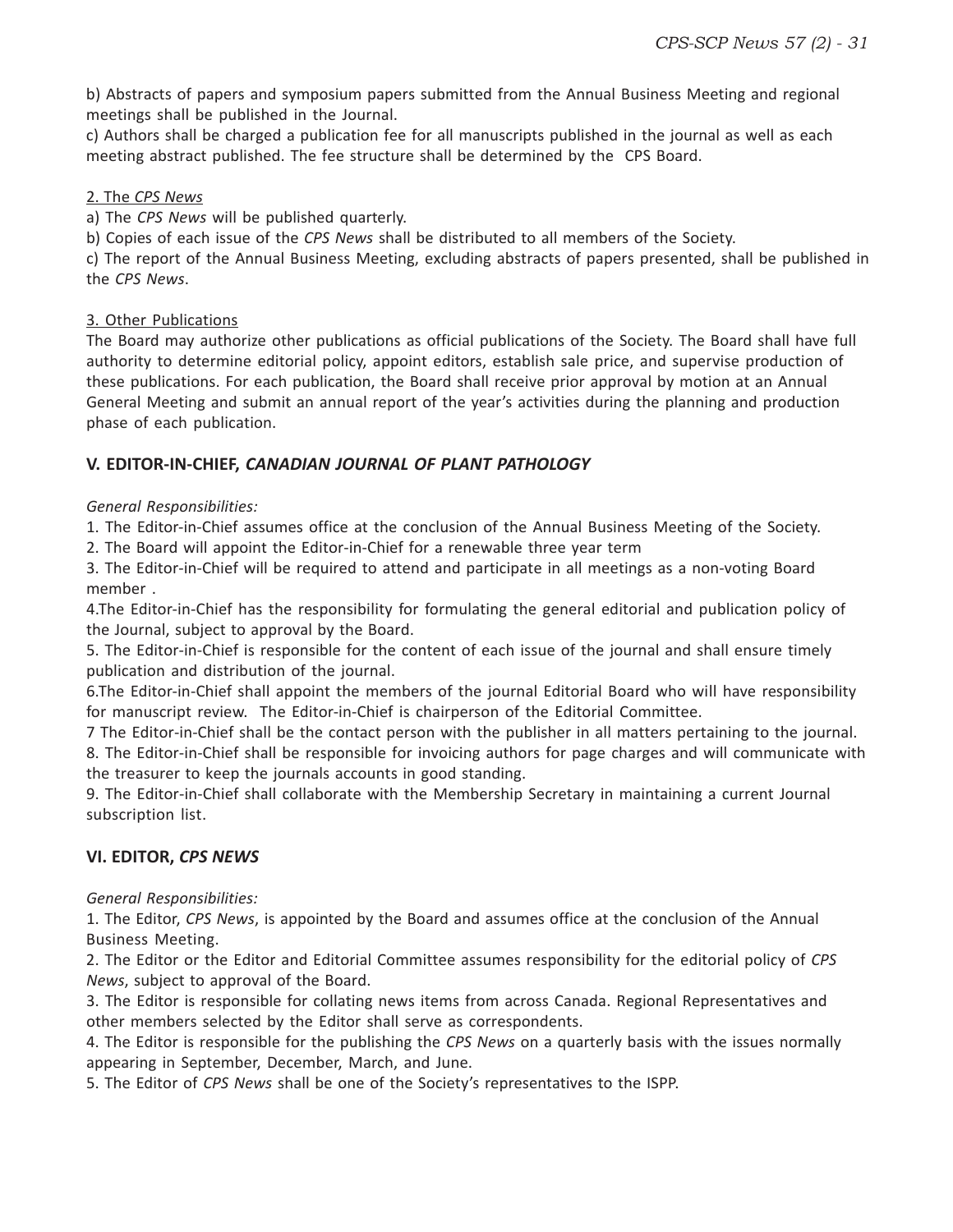#### **VII. WEB SITE EDITOR**

1. The Board shall appoint an individual for a renewable two-year term to serve as the CPS Web Site Editor and whose responsibility will be to maintain a current Web site for the Society.

#### *General responsibilities:*

1. The Web Site Editor will make the necessary arrangements with internet service providers and obtain technical assistance as needed to maintain the Web Site.

2. The Web Site Editor will be responsible for assembling and posting information on CPS publications and activities to the CPS-Web site on a regular basis.

#### **VIII. COMMITTEES**

There shall be three types of committees of the Society, namely:

- Standing Committee as designated in the By-Laws of the Society.
- Subject Matter Committee appointed by the President and reviewed periodically by the Board. Members to include volunteers and people suggested by other committee members.
- Ad Hoc Committee appointed by the President to serve for a term specified by the President.

The chairperson of each committee shall prepare a report on the committee activities for the Board and the members at the Annual Business Meeting. The report should be submitted to the Secretary at least one month before the Annual Business Meeting or at the call of the Secretary.

#### 1. Nominating Committee

a) The Nominating Committee assumes office at the conclusion of the Annual Business Meeting.

b) The Nominating Committee consists of the Past-President (as Chairperson), the retiring Past-President and three additional members who shall serve for one-year renewable terms.

c) The Nominating Committee is responsible for submitting a slate of nominees for membership on the Board and Standing Committees (except for Past-President, President, President-Elect, Senior Director, Journal Editorial Committee, and Membership Committee) to the Secretary four months before the Annual Business Meeting.

d) The Nominating Committee prepares a report for the Board at the Annual Business Meeting.

#### 2. Awards Committee

a) The Awards Committee assumes office at the conclusion of the Annual Business Meeting.

b) Membership on the Committee shall normally be for a five-year period.

c) The Awards Committee shall be comprised of five members of the Society. The composition should reflect different areas of expertise and a good knowledge of the workings and membership of the Society. Each year the member with the most seniority will act as chairperson, after which he or she shall be replaced by a new member.

d) The Awards Committee is responsible for recommending nominees for all categories of awards specified in By-Law VIII, except for the Glenn Anderson Lectureship.

e) The Awards Committee shall invite nominations for the various awards from Society members. The invitation shall normally be made via an announcement in the December issue of *CPS News*.

f) The Awards Committee shall solicit appropriate nominations as required to fill vacant positions.

g) Nominations shall be sent directly to the Chairperson of the Awards Committee by the nominator at least three months before the Annual Business Meeting of the members of the Society. Nominations shall include a citation prepared according to the style of previously published citations (*Can. J. Plant Pathol*.). This citation will be edited by the Awards Committee and approved by the Awardee before publication. The files of unsuccessful nominees in any given year shall be carried over without priority for consideration in two subsequent years. Unsuccessful nominees shall not be so notified; however, the chairperson of the Awards Committee shall advise the nominators that the unsuccessful nominees will be considered in subsequent years and shall invite the nominators to submit new or revised nomination material.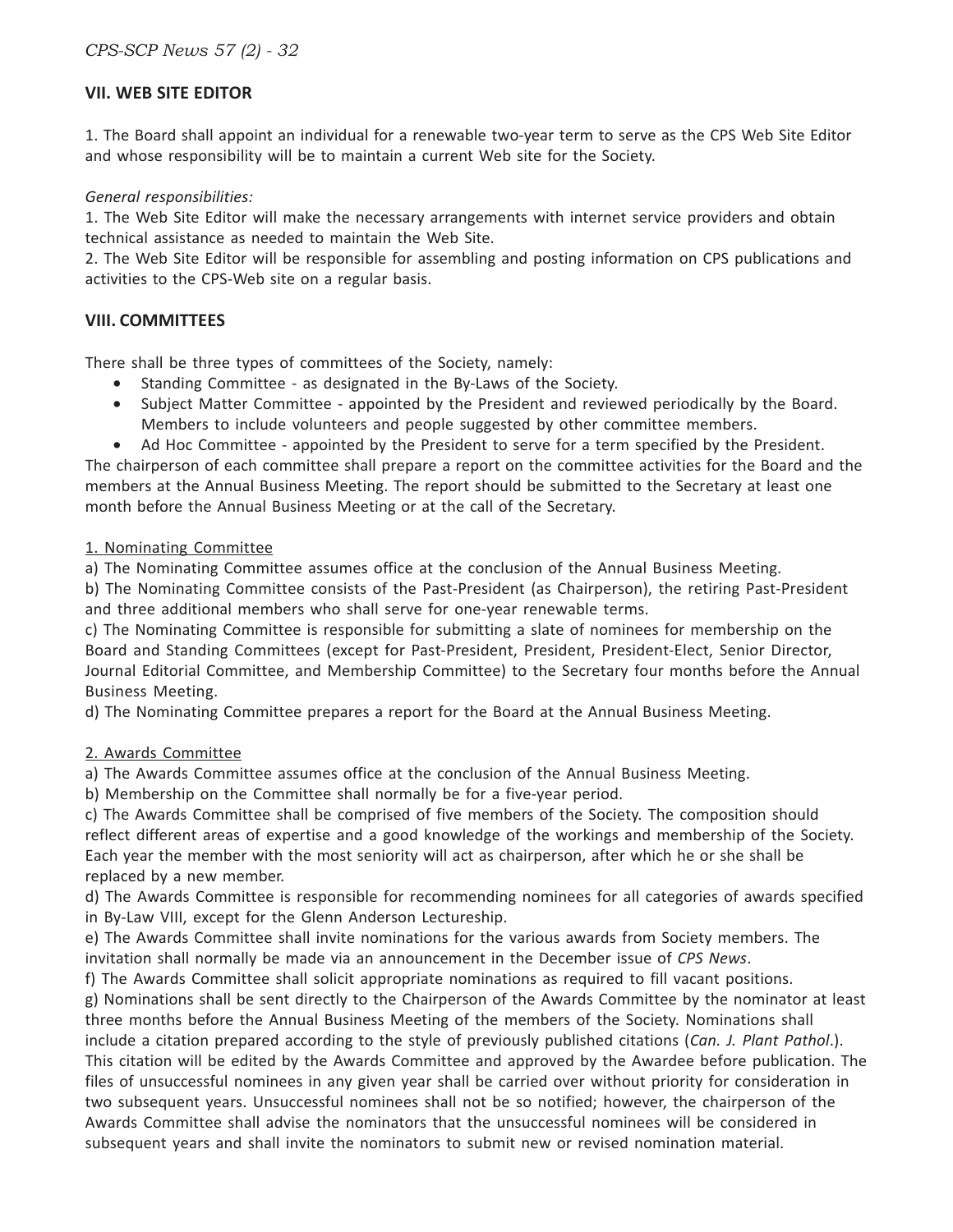h) The Awards Committee will review the nominations and decide on the recommendation of an award at least two months before the Annual Business Meeting. A four-fifths majority of the Awards Committee is required to recommend nominees to the Board, but the Board is prepared to receive minority reports. i) The Committee may recommend that nominees be considered for a different award.

j) A recommendation for an award shall be submitted by the Awards Committee to the President of the Society for ratification by the Board. Each recommendation shall be accompanied by a document which includes a statement usable as a citation,

k) The ratification of an award by the Board requires a unanimous vote of approval.

l) The Chairperson of the Awards Committee shall notify all awardees, and the President, at least six weeks before the Annual Business Meeting.

m) The responsibility for preparation of the award, and its presentation shall rest with the Board.

n) The Committee may recommend to the Board that it increase the number of awards in cases of backlog, outstanding nominees or on the occasion of a special event.

o) The Awards Committee will prepare a report for the Board and the Annual Business Meeting.

p) The criteria for awards and the need for change the awards sponsored by the Society shall be reviewed by the Awards Committee and the Board at least every five years.

#### 3. Membership Committee

a) The committee shall consist of the Membership Secretary (chairperson), the Treasurer and the Regional Representatives as members

b) The committee is responsible for promoting membership in the regular, student and Sustaining Associate categories.

4. Local Arrangements Committees (LAC)

a) At least two Local Arrangements Committees will function simultaneously, each having the responsibility for organizing a specific Annual Business Meeting.

b) Each Committee shall be elected at least two years in advance of the Annual Business Meeting for which it is responsible. The Chairperson of the current year's Committee is automatically a member of the following year's Committee.

c) Each Local Arrangements Committee is responsible for developing the format and schedule of events for the Annual Business Meeting of the Society.

d) At the meeting of the new Board following the Annual Business Meeting, the Local Arrangements Committee responsible for the next Annual Business Meeting shall bring to the Board for approval a tentative outline of symposia, discussion sessions and special events being planned, as well as a budget for the meeting.

e) The Local Arrangements Committee is responsible for preparing a budget and running the meeting on a break-even basis. They may apply to the Board for an advance to handle those expenses that are incurred before registration fees are collected. Following the meeting, the Committee is responsible for preparing a detailed, accurate financial statement and forwarding this to the Treasurer before the end of the fiscal year. Any surplus funds shall be turned over to the Society; conversely, the Society assumes responsibility for any reasonable deficit that may be incurred.

f) The President-Elect shall serve as the Board's liaison with the current year's Local Arrangements Committee, particularly in developing the scientific aspect of the program.

g) The Committee prepares a report for the Board and the Annual Business Meeting.

h) The Chair LAC will join the Future Meetings Committee the year following.

#### 5. Future Meetings Committee

a) The Committee assumes office at the conclusion of the Annual Business Meeting.

b) The Committee consists of three members. The senior member serves as Chairperson, after which he or she is replaced by a new member. The new member will be the past Chair of the Local Arrangement Committee for the CPS Annual General Meeting.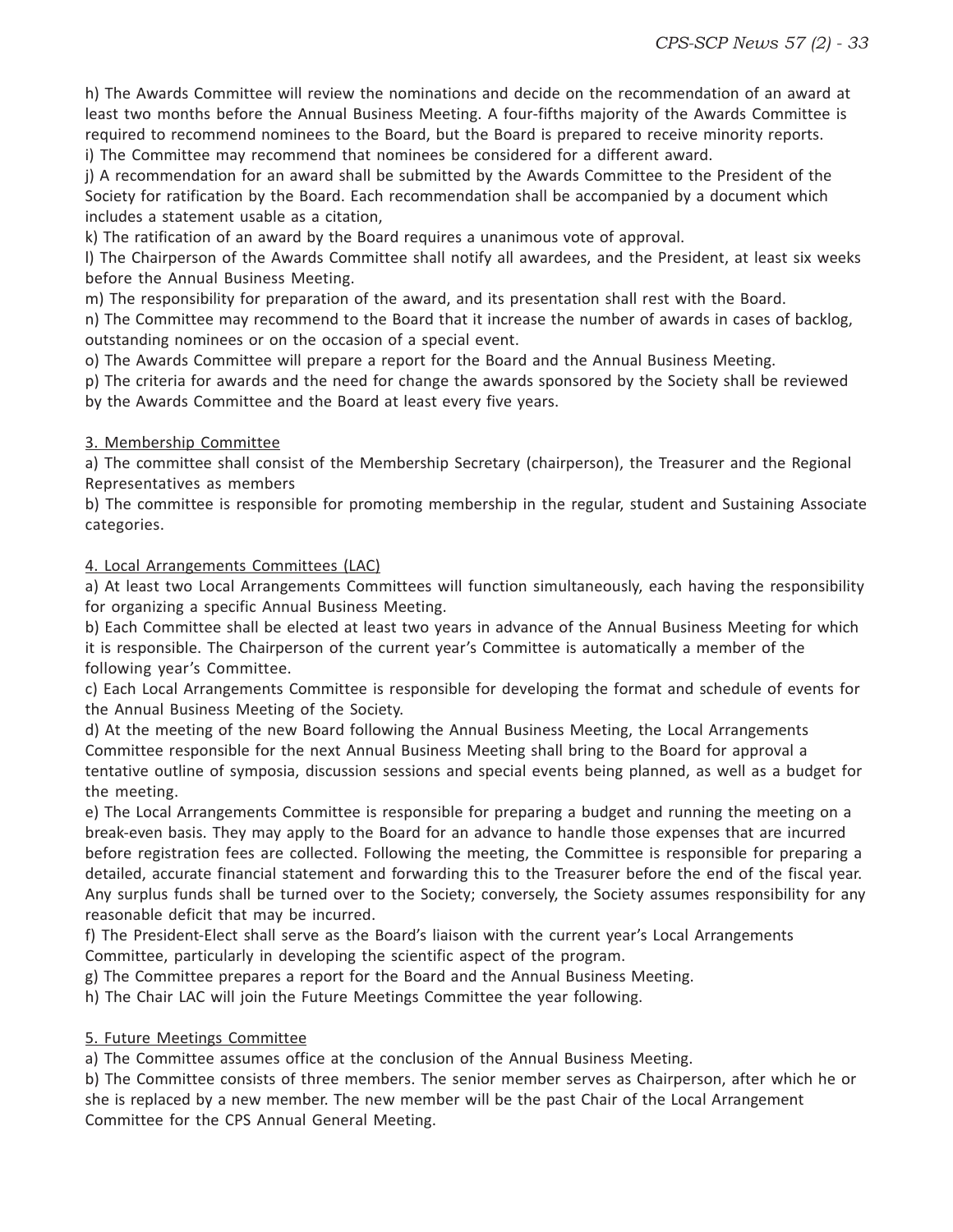c) The Committee is responsible for confirming those sites that have been recommended by the previous committee for the next three Annual Business Meetings, and for investigating and recommending a site for the Annual Business Meeting four years hence.

d) In selecting suitable sites, the Committee shall consider invitations received by the Society to hold joint meetings with other societies, availability of adequate accommodation, and rotation of sites in such a way that the various regions have an opportunity to host an Annual Business Meeting.

e) The Committee prepares a report for the Board and the Annual Business Meeting.

#### 6. Resolutions Committee

a) The Committee shall consist of three members. The senior member will act as chairperson, after which he or she shall be replaced by a new member.

b) The Committee is responsible for drafting resolutions for consideration at the Annual Business Meeting of the Society.

c) The Committee is responsible for preparing a series of "appreciation" and "acknowledgement" resolutions at the Annual Business Meeting.

d) The Committee solicits, via *CPS News*, views of members on issues that should be discussed by the Society and developed into resolutions for consideration at the Annual Business Meeting.

e) The Committee presents a report at the Annual Business Meeting.

#### 7. Financial Advisory Committee

a) The Financial Advisory Committee assumes office at the conclusion of the Annual Business Meeting. b) The Committee consists of 10 members: Past-President (Chairperson), President, President-Elect, Vice-President, Treasurer, Editor-in-Chief of the Canadian Journal of Plant Pathology, three Members-at-Large appointed by the Board, and one Member-at-Large elected by the members at the Annual Business Meeting.

c) The Members-at-Large shall serve for a two-year period.

d) The Committee is responsible for the development and preparation of the budget for consideration by the Board at the Annual Business Meeting.

e) The Committee gives guidance in the development of the Journal budget.

f) The Committee is responsible for developing a long-range financial plan (5 years) involving Society funds and awards monies.

g) The Committee prepares a report which becomes part of the Treasurer's annual report.

h) The Committee shall be responsible for overseeing the implementation of the Society's five-year Strategic plans.

#### 8. Science Policy Committee

a) The Committee shall consist of the four elected persons in the presidential stream of the Executive Board; the Past President, the President, the President-Elect and the Vice-President. Normally, the committee Chairperson shall be the President-Elect and the Vice-Chairperson will be the Vice-President. b) The Committee is responsible for identifying areas of concern to the Society as these relate to the conduct of science in Canada. This may involve issues relatingto federal or provincial legislation, priorities in education or science funding, or public awareness as this affects the science and practice of plant pathology and constituent disciplines in Canada. Once an issue of interest is identified, the Science Policy Committee shall appoint an ad hoc committee of persons with the appropriate expertise and interest. The Committee shall address the issue, as directed by the Science Policy Committee, and submit a final report to the Executive Board. Once the final report is approved by the Executive Board, the Ad Hoc Committee will be dissolved.

#### 9. Subject Matter and Ad Hoc Committees

Ad Hoc and Subject Matter Committees are established by the Board to carry out various specific, normally shorter-term, tasks required by the Society. Subject Matter Committees have a broader mandate and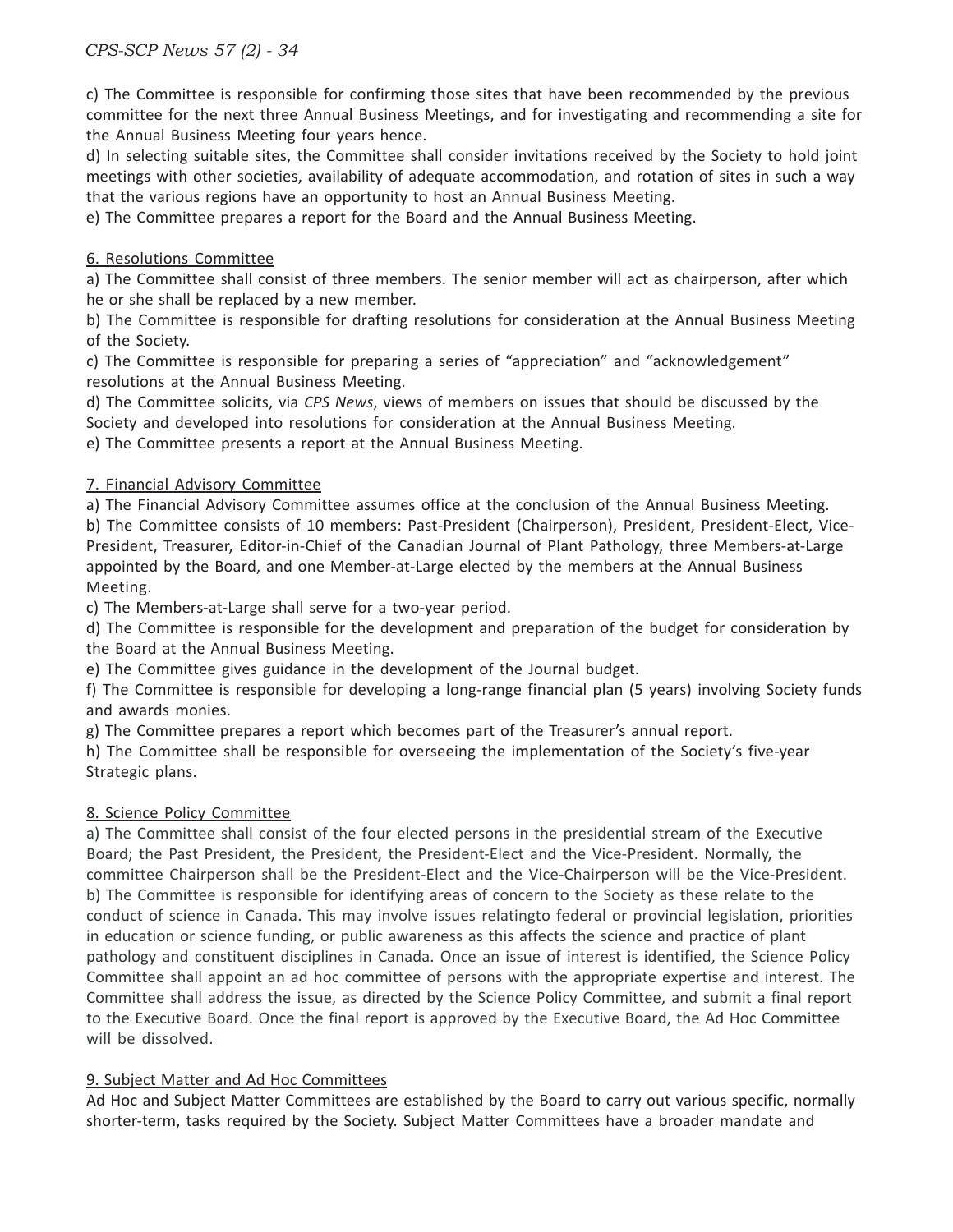normally are of longer duration. The Terms of reference of Subject Matter and Ad Hoc Committees shall be determined by the Board.

#### **IX. AWARDS**

The Society administers a number of awards. All new awards and changes to the criteria or funds associated with the awards are approved by the Board. Details on each award can be found in the operations manual on the CPS web site.

#### **X. AWARDS TRUST FUND**

All awards monies and bequests and donations to Awards will be held in an Awards Trust Fund portfolio which shall consist of a diversity of secure investments of differing maturity dates. The earnings credited to each award shall be proportional to the contribution of that award fund to the total portfolio. Capitalization of named awards may not be decreased for 20 years.

All cash awards will be a fixed amount. This amount shall be set by the Board; it may be adjusted at intervals and in accordance with the prestige of the award. Any expenses incurred in the presentation of the award, i.e. for medals, certificates, plaques, engraving, complimentary registration and banquet/presentation ceremony costs for the awardee plus one companion, shall be paid for out of the Awards Trust Fund. Travel costs for awardees to attend the Annual Business Meeting shall not be paid for out of the Awards Trust Funds, except as specified under the individual award sections. The Glenn Anderson Lectureship Fund must be held separately and in American dollars.

#### **XI. BEQUESTS AND DONATIONS TO AWARDS**

The Society entrusts such bequests and donations to the Awards Trust Fund. The Society is committed to identification of bequests for a minimum of 20 years but not in perpetuity. The terms of reference for awards may be changed but named identification will be maintained for the minimum of the specified period. Further, bequests and donations will be recognized by publication if requested.

Bequests and/or donations may be made for at least three purposes:

a) To increase the capitalization of existing awards.

b) To establish a General Awards Fund to be used for special purposes, the creation of new awards by the Society or the equalizing of income from existing awards.

c) To establish new initiatives by members and regional groups. Such new initiatives must be approved by the Board.

#### **XII. SOCIETY REPRESENTATIVES IN OTHER ORGANIZATIONS**

The Board shall appoint representatives to other organizations in which the Society is entitled to representation.

#### **XIII. AFFILIATION**

1. The Society shall be an associate member of the International Society for Plant Pathology.

2. The Society shall be a member of Plant Canada.

#### **XIV. RECORDS**

Those records that are of historical interest but not necessary for current operations of the Society shall be deposited for safekeeping with the Public Archives of Canada.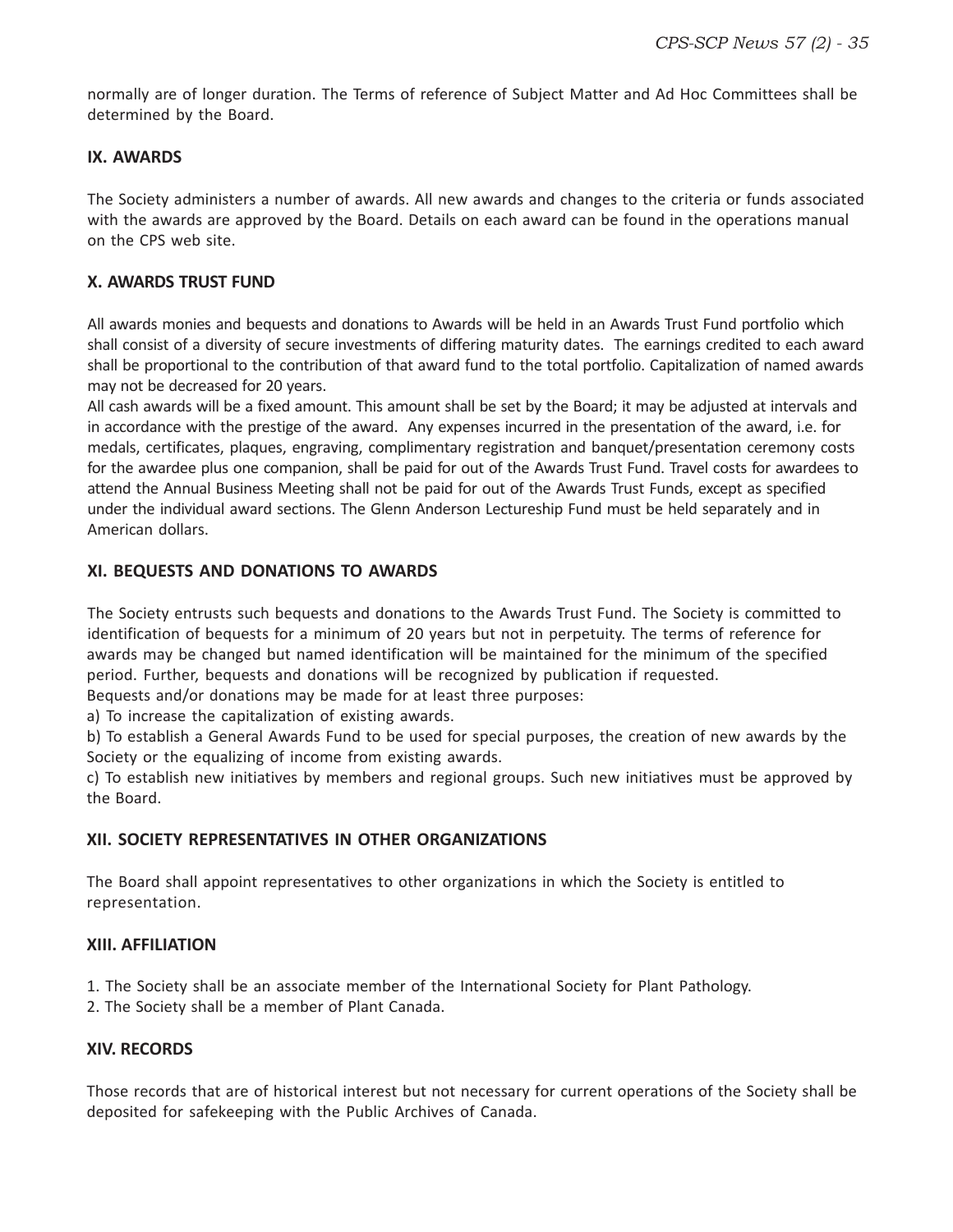*CPS-SCP News 57 (2) - 36*

#### **XV. FINANCIAL YEAR**

The financial year of the Society shall coincide with the calendar year.

#### **XVI. TRAVEL REIMBURSEMENT POLICY**

1. Society members who are required to travel on essential Society business are entitled to reimbursement for travel costs and out-of-pocket expenses.

2. The annual budget must include a line item to cover travel expenses.

3. At the meeting of the new Board following the Annual Business Meeting, an agenda item should be the setting of priorities for drawing upon the travel item approved in the budget.

4. In calculating expenses, the following guidelines shall apply:

a) Travel expenses will follow Canadian federal government guidelines

b) Accommodation: motel or hotel accommodations shall be reimbursed up to the rate charged for single occupancy. Receipt for accommodation must accompany claim.

c) Meals: reimbursements will be made based on the current Canadian federal government Per Diem rates for meals not otherwise provided or covered (eg. conference meals included in registration fee).

5. Travel claims must be submitted to the Treasurer with appropriate receipts attached for approval and payment. 6. The President of CPS shall be reimbursed for hospitality-related expenses associated with their official duties. The President will inform the Board of the function, an estimate of the requested amount, and the approximate number of invitees prior to the event. The Board must pre-approve both the estimate and the final expenses. All expenses must be accompanied by receipts.

#### **XVII. PROCEDURE FOR FILLING UNEXPECTED VACANCIES**

According to Article III, Section 3 of the Constitution, the Board has the power to fill any vacancy that occurs between Annual Business Meetings. This power should be used with discretion and, if possible, after consulting the Nominating Committee. The basic principle to bear in mind is that elective offices should be filled through the elective process. Technically the President is not elected, but automatically progresses through the offices of Vice-President to President-Elect before becoming President. If for any reason this succession is broken the Board should endeavor to fill the vacant position with an elected member, or delay taking action until the vacancy can be filled by election.

When any vacancy occurs, the Board should see that the vacancy is either filled or that the duties associated with the vacant office are assigned in such a way that the operations of the Society are not impaired. The action to be taken would depend upon several factors, such as the office being vacated and the difficulties of assigning the duties associated with that office to others, the amount of advance notice of the impending vacancy, and the time remaining in the term of the office that is becoming vacant.

#### **XVIII. AMENDMENT OF BY-LAWS**

1. These By-Laws may be amended at any Annual Business Meeting or Special (general) Meeting of the Society providing the amendment is approved by a majority of the members in attendance, following notice of motion. Copies of such notice of motion shall be sent by the Secretary to each member at least two weeks before the Annual Business Meeting.

2. No repeal or amendment of the By-Laws not embodied in the letters patent shall be enforced or acted upon until it has received the approval of the Federal Minister of Industry.

Addendum: In the preceding document all references to the singular are equal to the plural and all references to gender are meant to be gender neutral.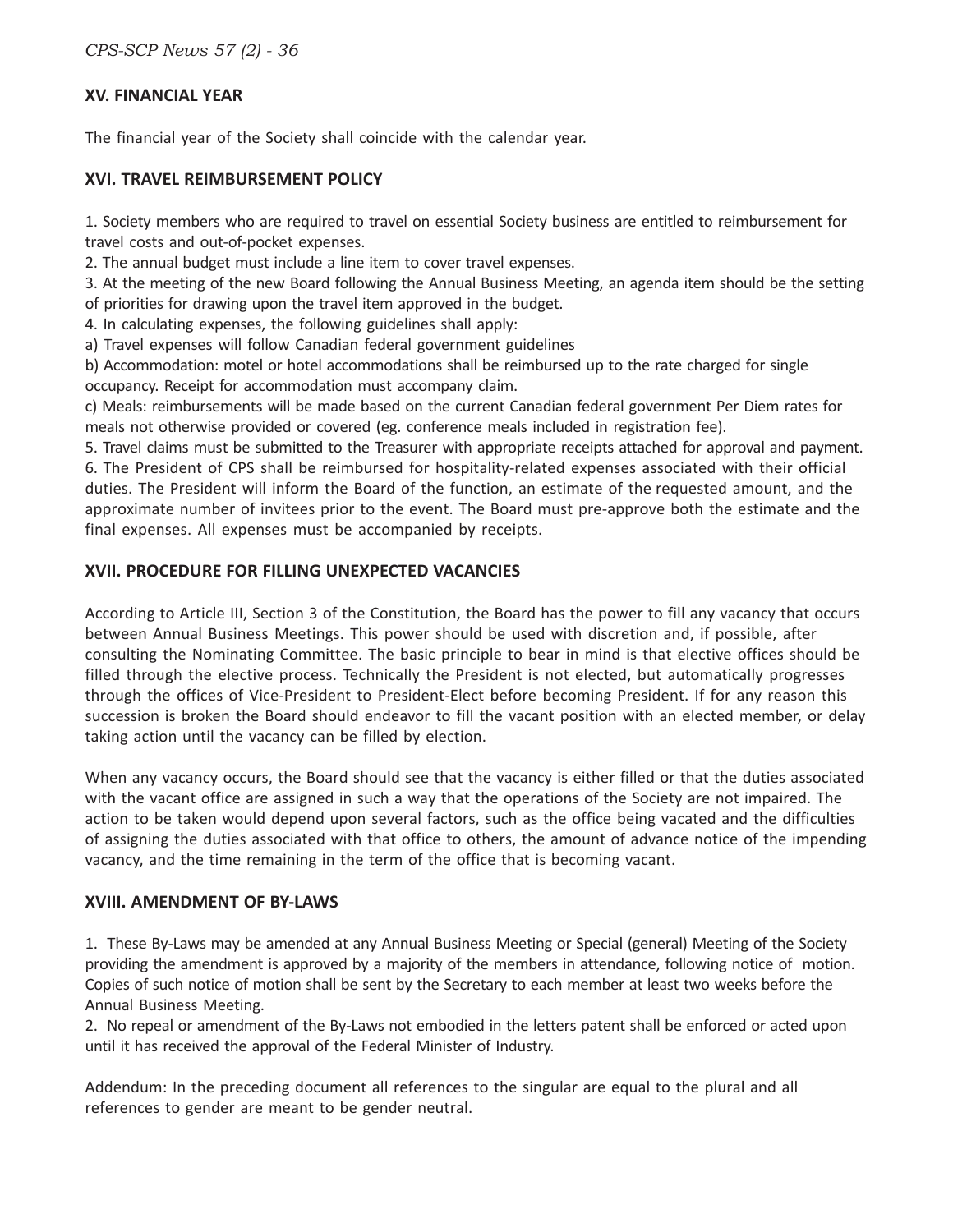Amended February 23, 1989/June 25, 1991/July 29, 1992/August 2, 1993/August 2, 1994/June 27, 1995/June 25, 1996/July 8, 1997/June 12, 2001/June 19, 2002/June 25, 2003/June 16, 2004/June 13, 2007/June 24, 2009



**Note to CPS members: the following item is the 2013 revised CPS Constitution to be voted on by the membership at the Annual General Meeting**

#### **THE CANADIAN PHYTOPATHOLOGICAL SOCIETY INC. - LA SOCIETE CANADIENNE DE PHYTOPATHOLOGIE INC. CONSTITUTION**

#### **ARTICLE I Names and Objectives**

*Section 1.* As prescribed in the Letters Patent of Incorporation, the Corporation shall be known as The Canadian Phytopathological Society Inc. - La Société canadienne de phytopathologie Inc., hereinafter referred to as the Society.

*Section 2*. The objectives of the Society shall be to encourage and support research and education in plant pathology, to promote public awareness of the importance of plant diseases and of the socioeconomic benefits of controlling them, and to act as a forum for discussion of policies and strategies affecting all aspects of research and education in plant pathology in Canada.

*Section 3*. The Society shall operate without purpose of gain for its members, and any profits or other accretions to the Society shall be used in promoting its objectives.

#### **ARTICLE II Head Office**

 As prescribed in the Letters Patent of Incorporation, the head office of the Society shall be located at Agriculture Agri-Food Canada, Neatby Building, 930 carling Ave. Ottawa, ON. K1A 0C9

#### **ARTICLE III Governing Board**

*Section 1*. The Society shall be managed by a Governing Board, hereinafter referred to as the

Board. The Officers of the Society shall be the President, the President-Elect, the Vice-President, the Secretary and the Treasurer. They shall constitute an Executive Council empowered to conduct the affairs of the Society between sessions of the Governing Board subject to ratification by the Board when it next meets. The Board shall be composed of the Officers, the Past-President, the Membership Secretary, and a Junior and Senior Director. The Editor-in-Chief is considered a nonvoting member of the Board.

*Section 2*. The Board shall meet at least once each year. Meetings of the Board may be called by the President at his or her discretion, or by request of a majority of the Board, and shall be held in Canada unless the members resolve otherwise. All Board members must be given reasonable notification of a meeting. Motions can not be passed without a quorum.

*Section 3*. The officers of the Society shall hold office from the end of one Annual Meeting until the end of the next, and the directors and officers shall serve without remuneration. They and all other Board members may be removed before the completion of a normal term of office by a majority vote of an Annual or Special Meeting of the voting members of the Society.

*Section 4*. The officers of the Society and all Board members may withdraw at any time from their respective office by a written resignation delivered to the President of the Society.

*Section 5*. The powers and duties of the officers of the Society and the other members of the Board shall be as described in the By-Laws.

*Section 6*. Meetings of the Executive Council shall be held in conjunction with meetings of the Board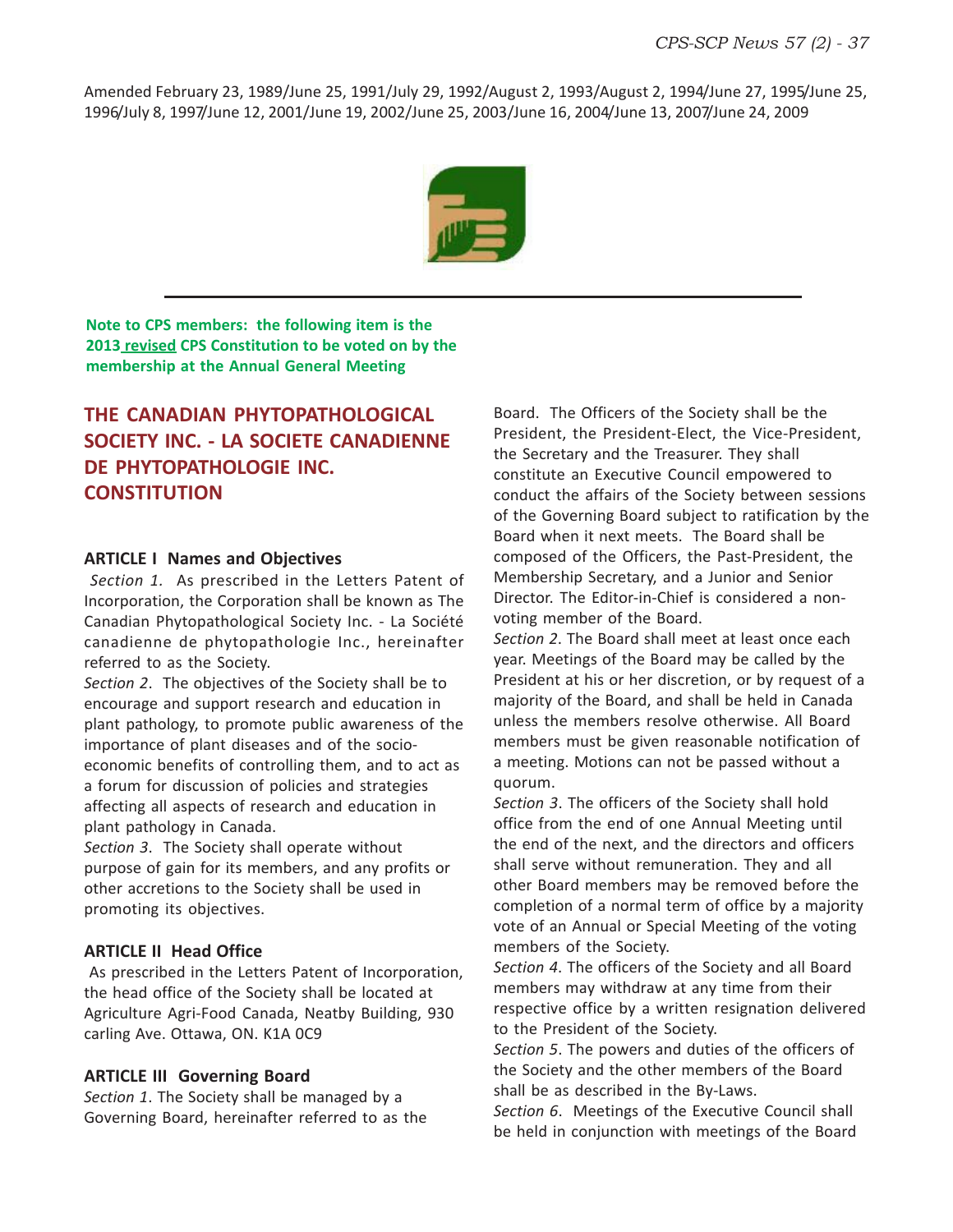and be subject to the same conditions as specified in Article III, Sections 2 and 4.

*Section 7*. The Board shall have the power to fill any vacancy that occurs between Annual Meetings.

*Section 8*. A majority of the Board shall constitute a quorum.

*Section 9*. Each Board member present at a meeting shall have the right to exercise one vote.

#### **ARTICLE IV Membership**

*Section 1*. All persons interested in the science or practice of plant pathology shall be eligible for membership.

*Section 2*. Members may withdraw from the Society by a written resignation delivered to the Membership Secretary, but dues paid shall not be

refunded. *Section 3*. Article IV Sec. 1 notwithstanding, members may be removed from the Society by majority vote at an Annual or Special Membership Meeting but dues paid shall not be refunded. *Section 4*. There shall be the following categories of members:

a) Regular Member: Anyone interested in plant pathology may apply for regular membership. b) Student Member: Any person who is a full-time student pursuing a degree at a recognized college or university may apply for student membership.

c) Emeritus Member: Any person who has been a member for ten (10) or more years may upon retirement apply to the Board for Emeritus status. Emeritus members shall receive the *CPS News* but shall not pay dues. They may receive the journal of the Society at student membership rates. Emeritus members must report to the Membership Secretary annually to retain their status.

d) Fellow: A regular member who has rendered outstanding service to the Society and to the profession of plant pathology.

e) Honorary Member: Any person, normally not a member of the Society, who has rendered eminent service to plant pathology.

f) Sustaining Associate: An institution, business or individual making a financial contribution to the Society of an amount prescribed in the By-Laws. *Section 5*. Applications for regular and student membership must be approved by the Board. Applicants may be accepted into the Society at the Annual Meeting or by the Board in the interim.

*Section 6*. Nominees for Honorary Members and Fellows shall be recommended to the Board by the Awards Committee and shall be elected by unanimous consent of the Board.

#### **ARTICLE V Membership Fees**

*Section 1*. Each member shall pay such fees as are prescribed in the By-Laws.

#### **ARTICLE VI Election of Board Members and Members of Standing Committees**

*Section 1*. The Vice-President shall be elected for a one-year term and normally will progress to President-Elect, President and Past-President. The Secretary and Treasurer shall be elected for staggered two-year terms and shall be eligible for nomination for additional terms. The Directors shall be elected for staggered two-year terms and shall be eligible for nomination for a second term. *Section 2*. The Nominating committee shall submit a slate of nominees for Board Members and Standing Committees to the Secretary four months before the Annual Meeting. The Secretary shall notify all CPS members of the nominations made by the Nominating Committee by publication in the CPS Newsletter that precedes the Annual Meeting. *Section 3*. Nominations for any office may be made from the Society at large, but notice of such nominations shall reach the Chair of the Nominations Committee by February 1st of the year of the election and be signed by not fewer than five members, including the person nominated.

*Section 4*. If a vote is required, the Secretary shall prepare a ballot(s) listing the vacant position(s) and nominees for the position(s), and all CPS members will be notified at least two months before the Annual Meeting. Ballots shall be returned to the Secretary by means directed by the board, a minimum of four weeks before the Annual Meeting. Results of the vote shall be confirmed by two additional CPS members. The Secretary will cast a vote only to break a tie.

*Section 5*. A member privileged to vote is any Regular, Student, Emeritus, Fellow or Honorary Member.

#### **ARTICLE VIII Corporate Seal and Certification of Documents**

*Section 1*. The Seal shall be the common seal of the Society by which all sealed instruments of the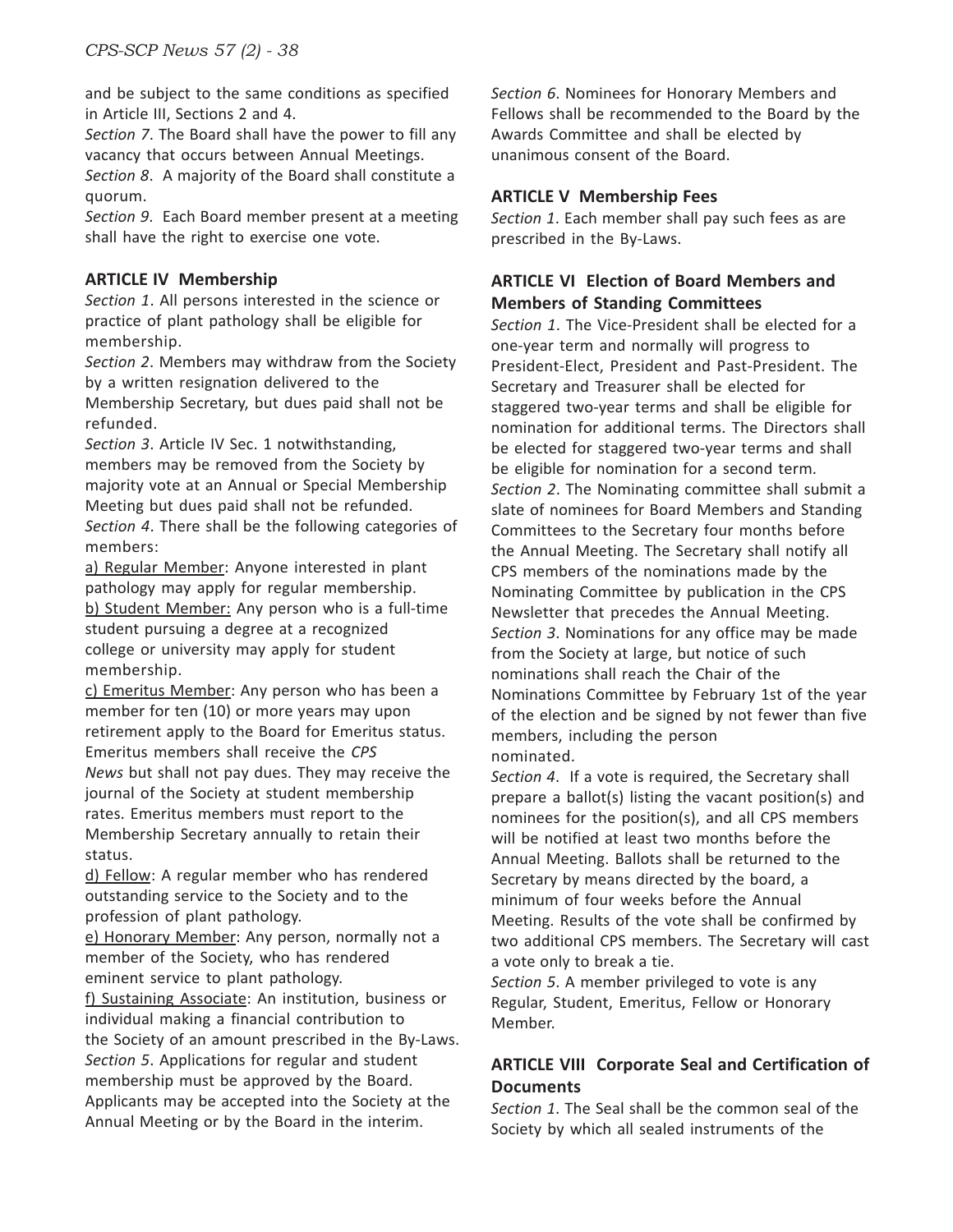Society shall be attested under the hands of the signing officers. All contracts, documents and instruments in writing so signed shall be binding upon the Society without any further authorization or formality. The Seal shall be in the custody of the Secretary.

*Section 2*. The signatures of two officers of the Corporation, one of whom must be the President or the Secretary shall be required to certify that a particular document is a document of the Corporation.

#### **ARTICLE IX Meetings**

*Section 1*. A General Meeting of members of the Society shall be held annually, and shall be held in Canada unless the members resolve otherwise. Additional Special (general) meetings may be called by the Board at its discretion.

*Section 2*. All members shall be notified by the Secretary of the place, time and purpose of the Annual or any Special (general) meeting at least two weeks before the date of the meeting. Notice of Special business meetings must give sufficient information for to justify the meeting. *Section 3*. All Regular, Student, Emeritus, Fellow and Honorary Members have voting privileges at an

Annual or Special (general) meeting. No proxy voting shall be allowed. Each voting member is entitled to one vote.

*Section 4*. A quorum at Annual or Special meetings shall be 25 members of the Society.

#### **ARTICLE X Committees**

*Section 1*. The terms of reference for Standing Committees shall be as determined by By-Law. Committee members shall serve without remuneration. They may be removed from Committees before the completion of their normal term of office by a majority vote of an annual or special meeting of members of the Society.

#### **ARTICLE XI Funds**

*Section 1*. The control of all funds received by the Society shall be vested with the Board. *Section 2*. The financial operation of the Society shall be audited by an auditor, which shall be a firm of certified accountants, appointed by the members of the Society at the Annual Meeting. The auditor's report shall be presented to the members. *Section 3*. The President, Treasurer and a member appointed by the Board will have signing authority

as follows: the signatures of any two of the Treasurer, the President or the appointed member are required for disbursement of Society funds.

#### **ARTICLE XII Publications**

*Section 1*. The Society shall authorize or sponsor publications by By-Law.

#### **ARTICLE XIII Affiliation**

*Section 1*. The Society shall authorize its affiliation with any other society or organization by By-Law.

#### **ARTICLE XIV Regional Groups and Representatives**

*Section 1*. Regional Groups of the Society may be established on approval by the Board and are responsible for appointing Regional Representatives to the Society. *Section 2*. The Board may appoint Regional Representatives in areas where no Regional Group exists.

#### **ARTICLE XV Indemnity Provisions**

*Section 1*. Every Director or Officer of the Society or other person who has undertaken or is about to undertake any liability on behalf of the Society, or any company controlled by it, and/or their heirs, executors and administrators and estate and effects respectively, shall be indemnified and saved harmless out of the funds of the Society from and against: i) all costs, charges and expenses which such directors, officers or other persons sustained or incurred in or about any actions, suits or proceeding which is brought, commenced, or prosecuted against him or her or in respect of any act, deed, matter or thing whatsoever, made, done or permitted by him or her in or about the execution of the duties of his or her office or in respect of any such liability, and ii) incurs in or about or in relation to the affairs thereof except such costs, charges or expenses as are occasioned by his or her own willful neglect or default.

#### **ARTICLE XVI Amendment of the Constitution**

*Section 1*. This Constitution may be amended providing the amendment is approved by threequarters of the members voting thereon, and providing that at least one-third of all members have returned the ballots. Except where the Act requires a meeting, the vote shall be taken by ballot, following a notice of motion and discussion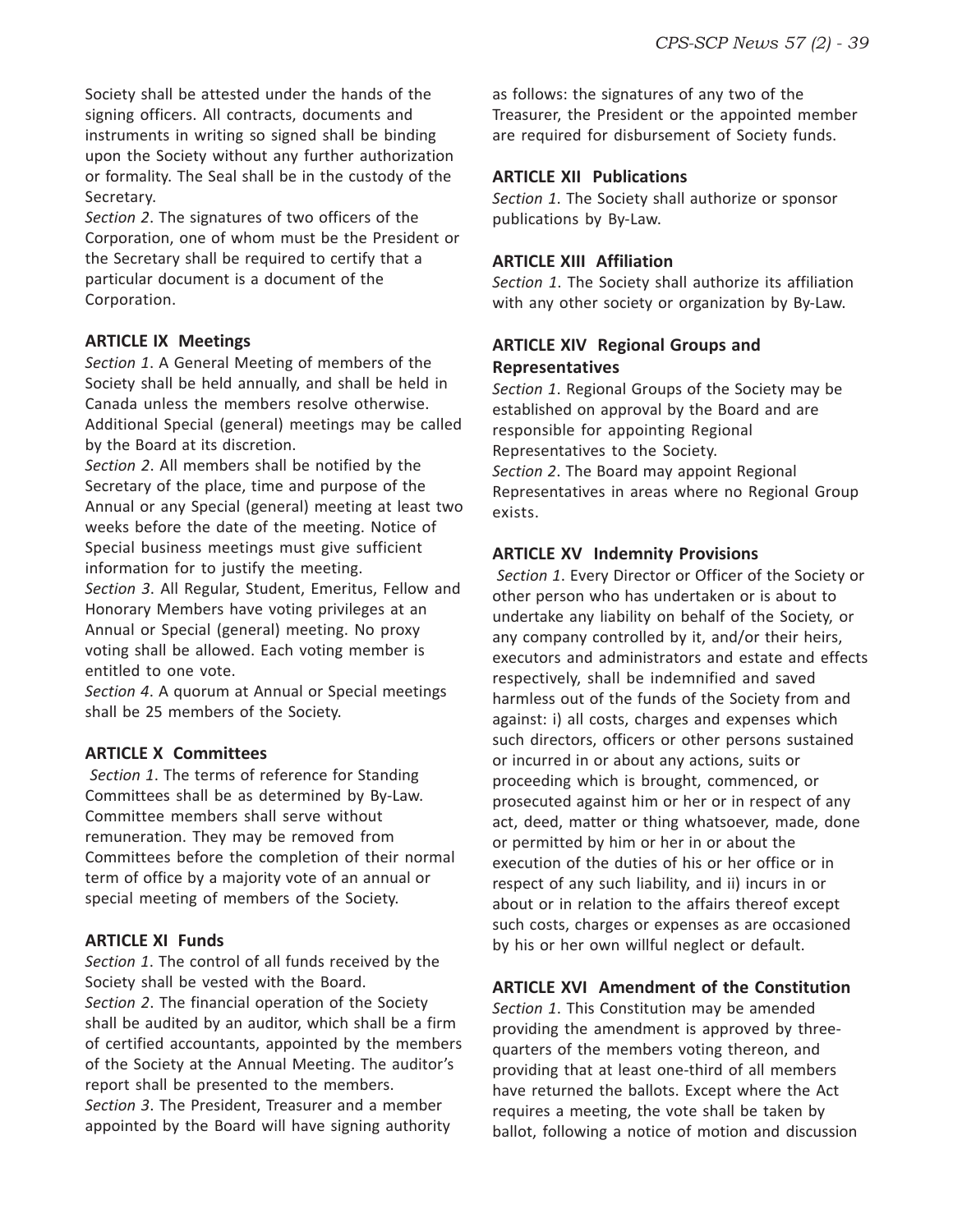*CPS-SCP News 57 (2) - 40*

at an Annual or Special (general) Meeting called for that purpose. Members must be notified of the notice of motion the Secretary at least two weeks before the date of the Annual or Special Meeting. The Secretary shall prepare a ballot(s) and send to all CPS members after the meeting. Ballots shall be returned to the Secretary by means directed by the board a minimum of four weeks before the Annual Meeting. Results of the vote shall be confirmed by the Board. The Secretary will cast a vote only to break a tie.

*Section 2*. The Constitution and the By-Laws shall be available in English and French versions. The English version is the document of record, and in case of dispute, the English version takes precedence. *Section 3*. No amendment, addition or deletion from the Constitution or the By-Laws not embodied in the letters patent shall be enforced or acted on until it has received the approval of the Minister of Consumer and Corporate Affairs.

*Section 4*. All amendments to the Constitution shall be published in the *CPS News*.

#### **ARTICLE XVII Dissolution**

*Section 1*. In the event of dissolution of the Society, all its remaining assets after payment of liabilities, shall be distributed to one or more recognized charitable organizations in Canada.

Addendum: In the preceding document all references to the singular are equal to the plural and all references to gender are meant to be gender neutral.

Amended February 23, 1989/December 11, 1991/ January 1, 1994/March 26, 2006/ July 2011.



## **Announcements**

**Registrations are still being accepted for the 2013 International Clubroot Workshop**



This event will be held at the **Delta Edmonton South Hotel and Conference Centre in Edmonton,** Alberta, on June 20<sup>th</sup> and 21<sup>st</sup>, following the 84<sup>th</sup> Annual Meeting of the Canadian Phytopathological Society, and promises to be larger and more grand than previous Clubroot Summits. The 2013 International Clubroot Workshop will bring together a global network of leading researchers and academics to exchange information and research results about all aspects of clubroot. This forum is the culmination of the Clubroot Risk Mitigation Initiative, a successful federally funded research program which brought together leading clubroot researchers in Canada to focus solely on this disease. This meeting will look at the practical challenges encountered with respect to clubroot and the solutions which can be adopted to promote sustainability in canola production.

The first day of this two day workshop will focus on clubroot research from Canada and from around the world. Leading Canadian and international researchers will provide the latest in clubroot research. Day two of the workshop will highlight clubroot management. The morning session will update participants on key research findings and practical applications. The afternoon session will be hands-on learning, encompassing a field tour of a clubroot research facility and a demonstration of equipment sanitization.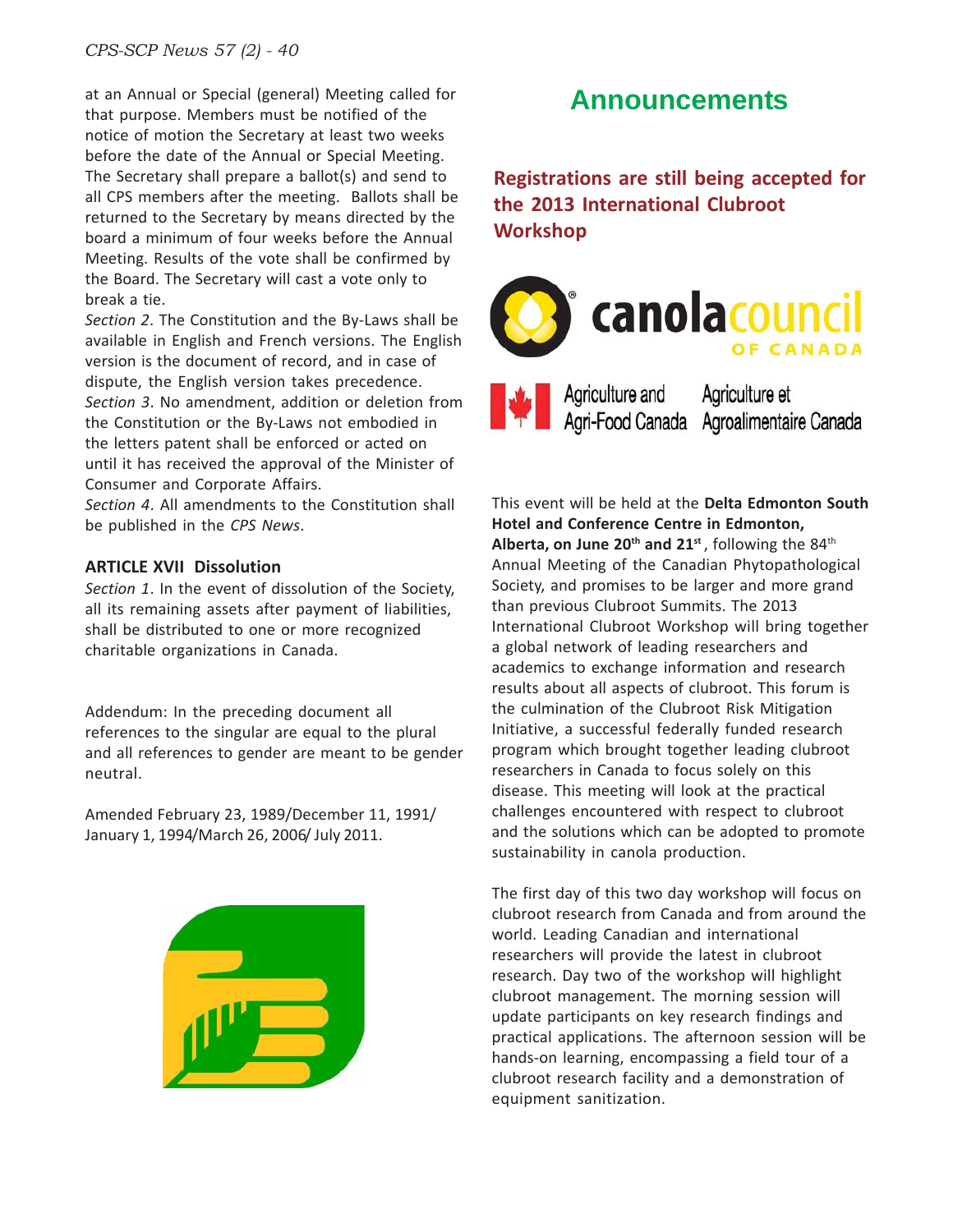The 2013 International Clubroot Workshop will be preceded by an evening wine and cheese reception with poster presentations and followed by a day of touring.

#### **International Speakers**

Dr. Geoffrey Dixon – University of Reading, United Kingdom

Dr. Elke Diederichsen – Institut für Angewandte Genetik, Germany

Dr. Yueqiu He – Yunnan Agricultural University, China

#### **Special Journal Edition**

The 2013 International Clubroot Workshop has partnered with the Canadian Phytopathological Society to publish a Special Edition of the Canadian Journal of Plant Pathology on clubroot research and management.

For more information and registration, please go directly to the event website at: http:// www.regonline.com/2013icwedmonton. Links to this site will be established on http://clubroot.ca and http://canolacouncil.org as well.

> **For Information: Clint Jurke 306-821-2935 jurkec@canolacouncil.org**



#### **DRAFT AGENDA**

2013 CPS-BC Regional Meeting Pacific Forestry Centre, Victoria

TUESDAY, OCTOBER 29

| 11:00-12:30           | Registration, Lunch, Poster Setup         |
|-----------------------|-------------------------------------------|
| 12:30-12:35           | Welcome (PFC DG or Director)              |
| 12:35-13:05           | Disease Updates (BC Ministry of           |
|                       | Agriculture)                              |
| 13:05-15:05           | Paper Session I                           |
| 15:05-15:20           | <b>Break</b>                              |
| 15:20-16:50           | Poster Presentations                      |
| 16:45-17:45           | No-Host Bar and Music Social              |
| $17:45 - ??$          | Banquet Dinner and Entertainment          |
|                       |                                           |
| WEDNESDAY, OCTOBER 30 |                                           |
| 08:00-08:30           | Registration, Coffee, Poster              |
|                       | Viewing                                   |
| 08:30-09:30           | Feature Presentation, Discussion &        |
|                       | Qs: Dr. Paul Goodwin, School of           |
|                       | <b>Environmental Sciences, University</b> |
|                       | of Guelph                                 |
| 09:30-10:00           | <b>Break</b>                              |
| 10:00-12:20           | Paper Session II                          |
| 12:20-13:00           | Lunch                                     |
| 13:00-13:30           | <b>Business Meeting</b>                   |
| 13:30                 | Announcement of student awards            |
| 13:45                 | Meeting closed                            |

#### **Back Issues of Canadian Journal of Plant Pathology Available**

Available for free: *Canadian Journal of Plant Pathology* - volume 1, number 1, 1979 to volume 33, number 1, 2011. If you are interested, please contact Mike Corlett at Mike.Corlett@agr.gc.ca

#### **Invitation to CPS-BC Regional Meeting**

The 2013 CPS-BC Regional Meeting will take place at the Pacific Forestry Centre in Victoria, B.C., on Tues/ Wed October 29 & 30, 2013.

If you might be interested in attending, please email Elisa Becker elisa.becker@NRCan-RNCan.gc.ca to be included on our mailing list.

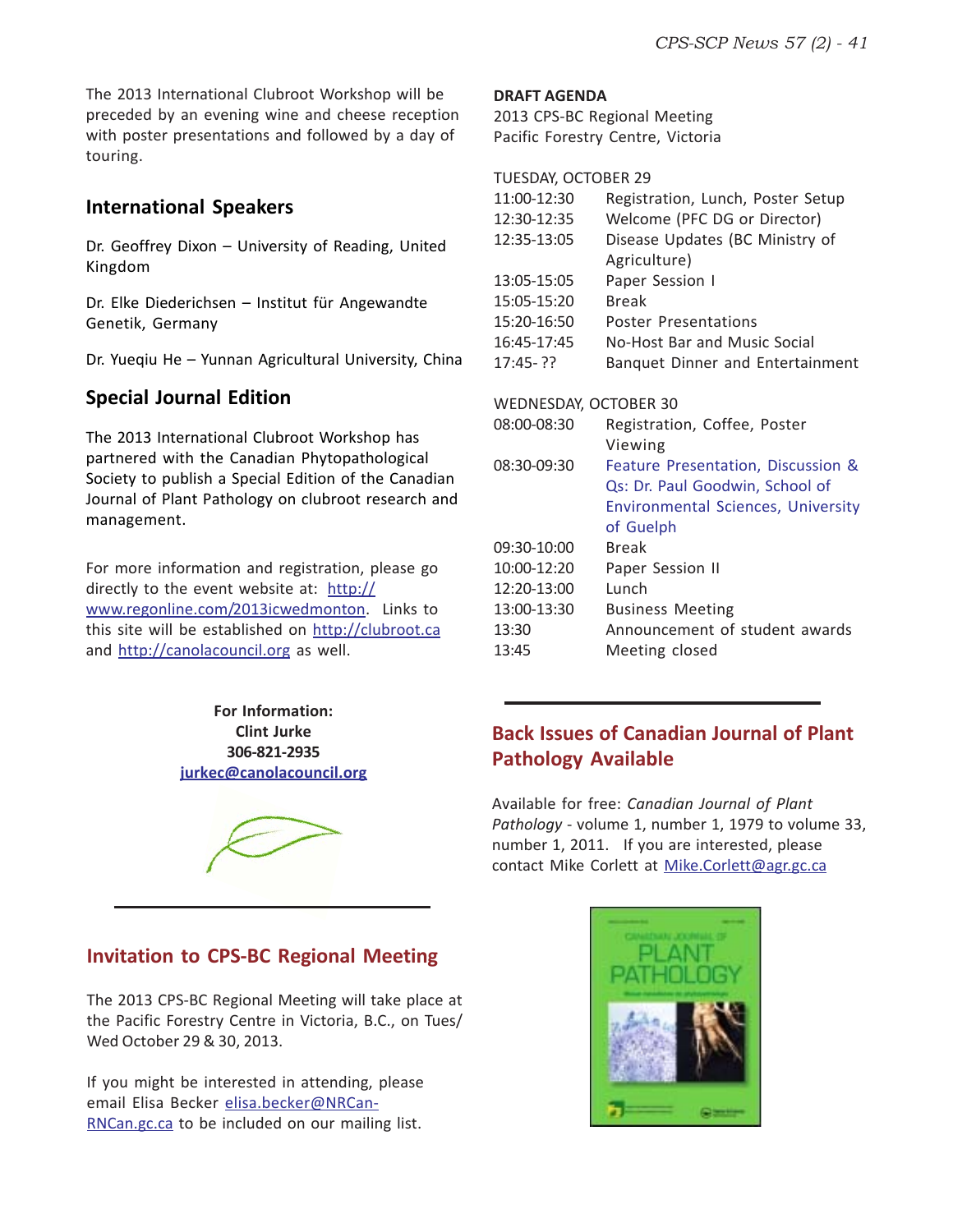## **Employment**



#### **International Society for Plant Pathology**

#### **Seeking a Research or Teaching Position in Plant Pathology/Mycology**

#### **Dr. Mehrdad Abbasi**

As a Mycologist/Plant Pathologist, I am familiar with taxonomy and nomenclature of fungi and have a strong knowledge about identification and classification of plant parasitic fungi. In addition to strong classic knowledge in Mycology and Plant Pathology, I am also familiar with molecular plant pathology and molecular identification of fungi. I have managed several research projects in Mycology and Plant Pathology including intensive research projects about molecular phylogeny of Pucciniales. In addition to 11 years work experience as PhD researcher in mycology and plant pathology, I also had a chance to work in USA and Germany as visiting scientist. I am familiar with documentation and data-basing of fungi and have a long experience in management of Fungal Genetic Resource collections. To receive a resume and list of publications, please contact me at puccinia@gmail.com.



### **ISPP - International Newsletter on Plant Pathology**

News and announcements from all on any aspect of Plant Pathology are invited for the Newsletter. Contributions from the ISPP Executive, Council and Subject Matter Committees, Associated Societies and Supporting Organizations are requested.

**Editor: Brian J Deverall** e-mail: ispp.nl.editor@isspweb.org

Members of Associated Societies of ISPP can receive e-mail notification of Newsletter updates by joining the ISPP mail list.

http://www.isppweb.org/newsletter.asp

#### **ISPP NEWSLETTER 43(5) May 2013**

- New ISPP Executive for the period 2013-2018
- About EPPO and one of its Bulletins
- Plant Protection Products containing Microorganisms
- A Natural and Potentially Manipulated Ways of Closing Stomata
- Lethal Necrosis of Maize in Uganda, Tanzania and Kenya
- Papers in Studies in Mycology Volume 74
- INRA and its Newsletter for Industry
- Articles and Reports In Chronica Horticulturae 53 (1) 2013
- How Insects Transmit Viruses to Crops
- ISPP launches a new Subject Matter Committee: Biotic Constraints to Food and Fibre Production
- Asia Pacific Association of Agricultural Research Institutions
- Jackfruit Improvement in the Asia-Pacific Region A Status Report
- Citrus Huanglongbing Disease